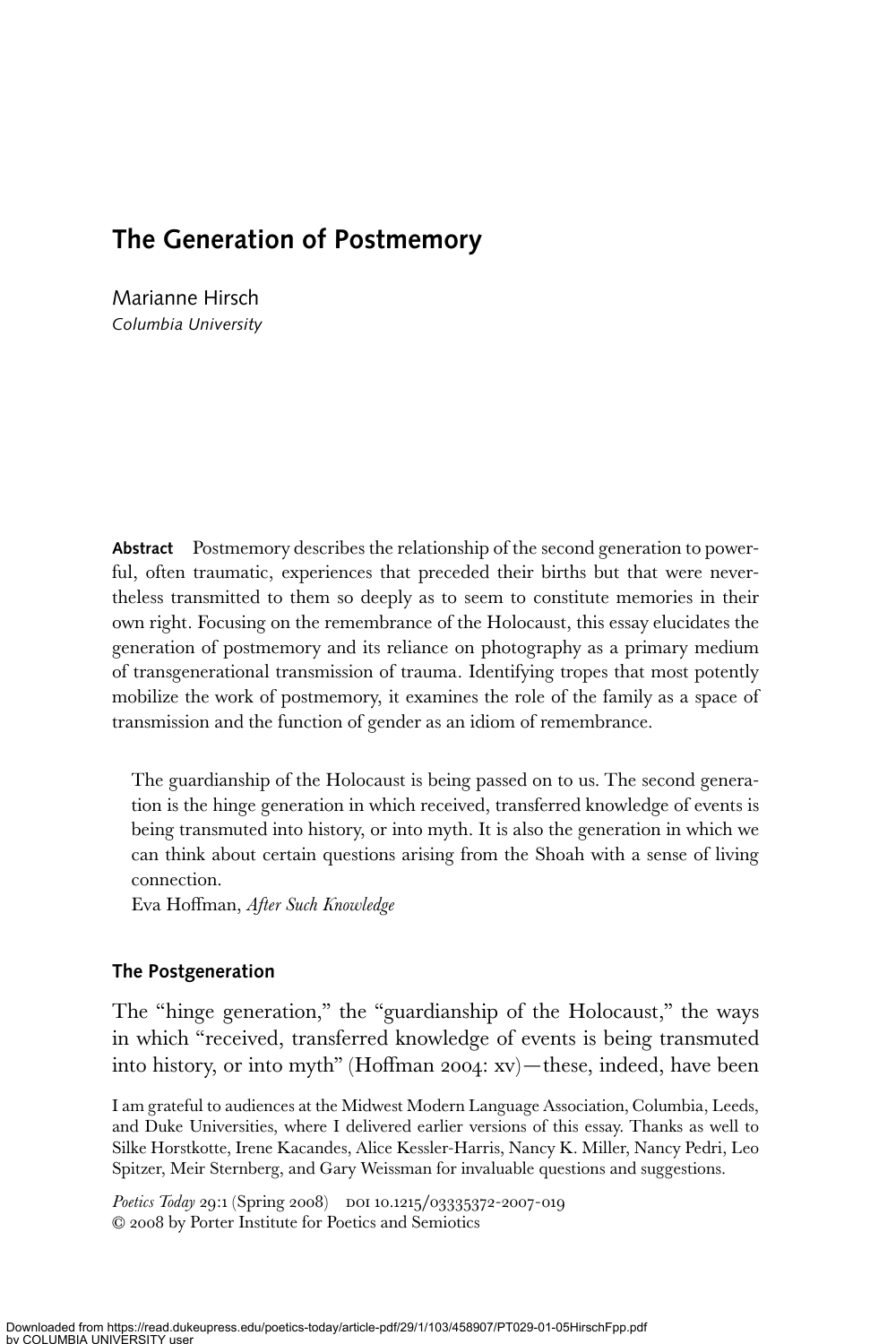my preoccupations for the last decade and a half. I have been involved in a series of conversations about how that "sense of living connection" can be, and is being, maintained and perpetuated even as the generation of survivors leaves our midst and how, at the very same time, it is being eroded. For me, the conversations that have marked what Eva Hoffman (ibid.: 203) calls the "era of memory" have had some of the intellectual excitement and the personal urgency, even some of the sense of community and commonality of the feminist conversations of the late 1970s and the 1980s. And they have been punctured as well by similar kinds of controversies, disagreements, and painful divisions. At stake is precisely the "guardianship" of a traumatic personal and generational past with which some of us have a "living connection" and that past's passing into history. At stake is not only a personal/familial/generational sense of ownership and protectiveness but also an evolving theoretical discussion about the workings of trauma, memory, and intergenerational acts of transfer, a discussion actively taking place in numerous important contexts outside of Holocaust studies.<sup>1</sup> More urgently and passionately, those of us working on memory and transmission have argued over the ethics and the aesthetics of remembrance in the aftermath of catastrophe. How, in our present, do we regard and recall what Susan Sontag (2003) has so powerfully described as the "pain of others?" What do we owe the victims? How can we best carry their stories forward without appropriating them, without unduly calling attention to ourselves, and without, in turn, having our own stories displaced by them? How are we implicated in the crimes? Can the memory of genocide be transformed into action and resistance?

The multiplication of genocides and collective catastrophes at the end of the twentieth century and the beginning of the twenty-first, and their cumulative effects, have made these questions ever more urgent. The bodily, psychic, and affective impact of trauma and its aftermath, the ways in which one trauma can recall, or reactivate, the effects of another, exceed the bounds of traditional historical archives and methodologies. Late in his career, for example, Raul Hilberg (1985), after combing through miles of documents and writing his massive thirteen hundred–page book *The Destruction of the European Jews*—and, indeed, after dismissing oral history and testimony for its inaccuracies of fact—deferred to storytelling as a skill historians need to learn if they are to be able to tell the difficult his-

. On the notion of generation, see especially Suleiman 2002 and Weigel 2002. Other contexts besides the Holocaust and the Second World War in which intergenerational transmission has become an important explanatory vehicle and object of study include American slavery, the Vietnam War, the Dirty War in Argentina, South African apartheid, Soviet and East European communist terror, and the Armenian and the Cambodian genocides.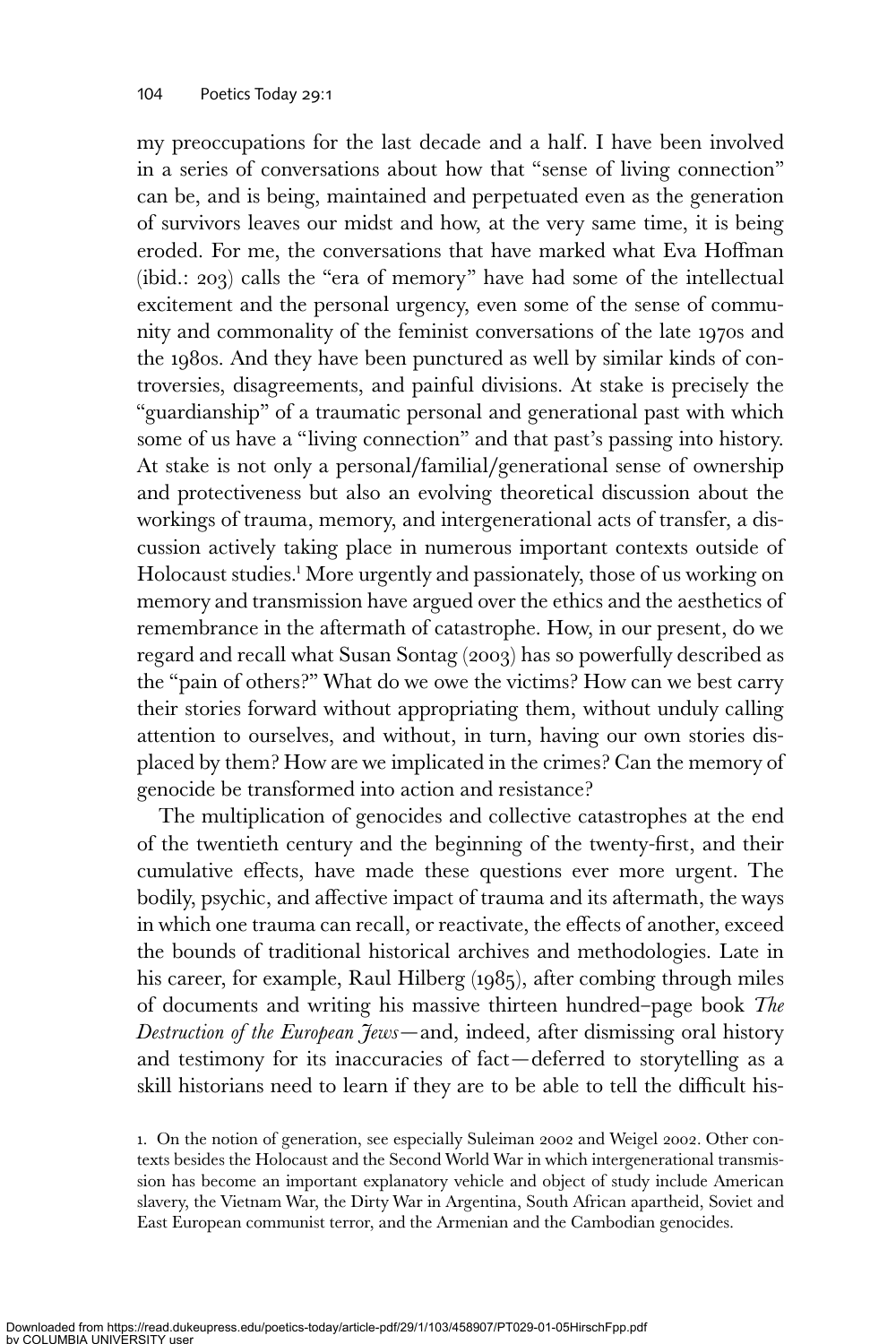tory of the destruction of the Jews (Lang 1988: 273). Hilberg is recalling a dichotomy between history and memory (for him, embodied by poetry and narrative) that has had a shaping effect. But fifty years after Adorno's contradictory injunctions about poetry after Auschwitz, poetry is now only one of many supplemental genres and institutions of transmission. The now numerous and better-funded testimony projects and oral history archives, the important role assumed by photography and performance, the evergrowing culture of memorials, and the new museology—all are testaments to the need for aesthetic and institutional structures that might be able to account for what Diana Taylor (2003) calls "the repertoire" of embodied knowledge absent from the historical archive (or perhaps merely neglected by traditional historians). For better or worse, these supplemental genres and institutions have been grouped under the umbrella term "memory." But as Andreas Huyssen (2003: 6) has provocatively asked, "What good is the memory archive? How can it deliver what history alone no longer seems to be able to offer?"<sup>2</sup>

If "memory" as such a capacious analytic term and "memory studies" as a field of inquiry have grown exponentially in academic and popular importance in the last decade and a half, they have, in large part, been fueled by the limit case of the Holocaust and by the work of (and about) what has come to be known as "the second generation" or "the generation after." "Second generation" writers and artists have been publishing artworks, films, novels, and memoirs, or hybrid "postmemoirs" (as Leslie Morris [2002] has dubbed them), with titles like "After Such Knowledge," "The War After," "Second-Hand Smoke," "War Story," "Lessons of Darkness," "Losing the Dead," "Dark Lullabies," "Fifty Years of Silence," "After," "Daddy's War," as well as scholarly essays and collections like "Children of the Holocaust," "Daughters of the Shoah," "Shaping Losses," "Memorial Candles," "In the Shadow of the Holocaust," and so on. The particular relation to a parental past described, evoked, and analyzed in these works has come to be seen as a "syndrome" of belatedness or "post-ness" and has been variously termed "absent memory" (Fine 1988), "inherited memory," "belated memory," "prosthetic memory" (Lury 1998, Landsberg 2004), "mémoire trouée" (Raczymow 1994), "mémoire des cendres" (Fresco 1984), "vicarious witnessing" (Zeitlin 1998), "received history" (Young 1997), and "postmemory." These terms reveal a number of controversial assumptions: that descendants of survivors (of victims as well as of perpetrators) of massive traumatic events connect so deeply to

<sup>.</sup> For a critical take on the current surfeit of memory, see especially Huyssen 2003 and Robin 2003.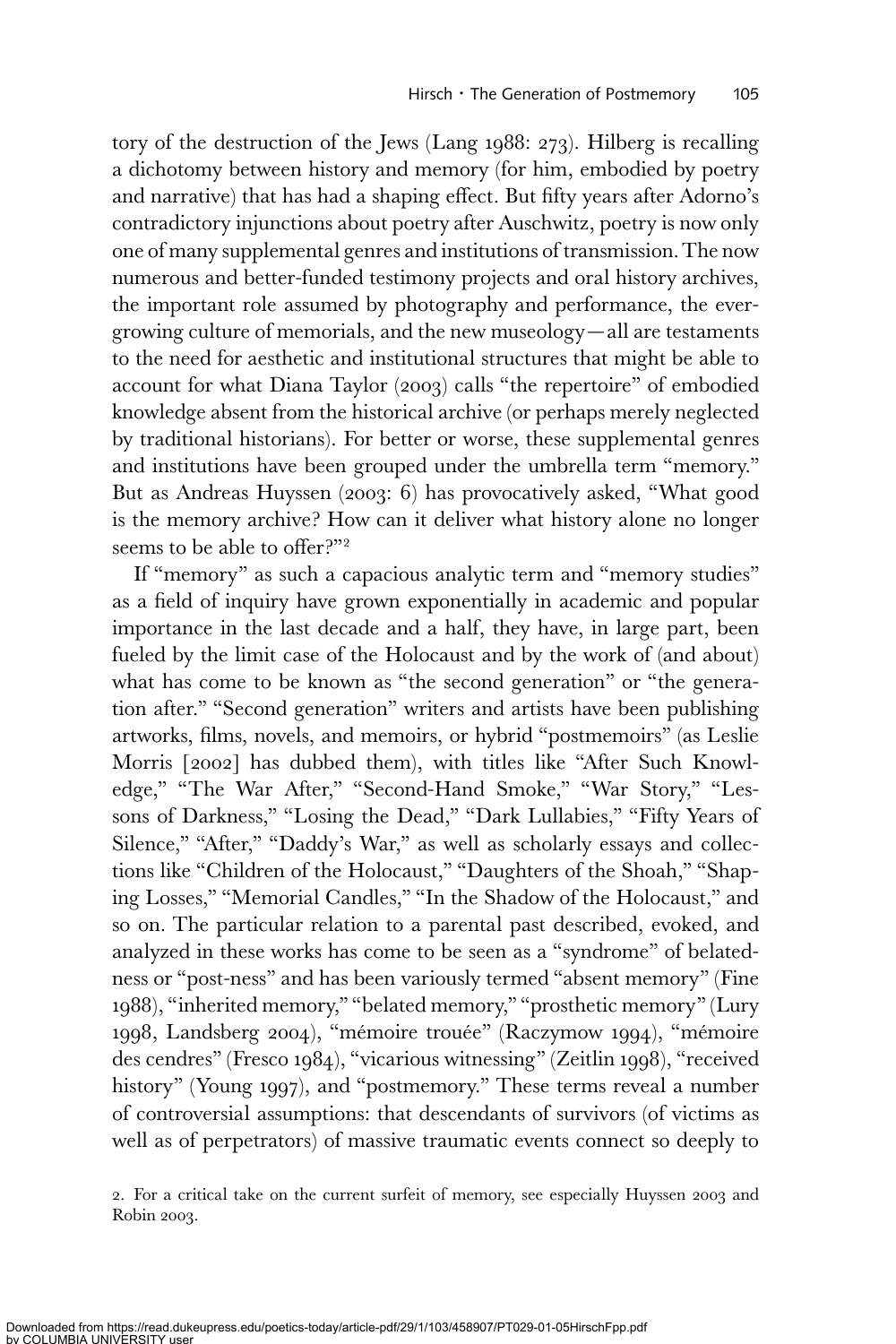the previous generation's remembrances of the past that they need to call that connection *memory* and thus that, in certain extreme circumstances, memory *can* be transmitted to those who were not actually there to live an event. At the same time—so it is assumed—this received memory is *distinct* from the recall of contemporary witnesses and participants. Hence the insistence on "post" or "after" and the many qualifying adjectives that try to define both a specifically inter- and trans-generational act of transfer and the resonant aftereffects of trauma. If this sounds like a contradiction, it is, indeed, one, and I believe it is inherent to this phenomenon.

*Postmemory* is the term I came to on the basis of my autobiographical readings of works by second generation writers and visual artists.<sup>3</sup> The "post" in "postmemory" signals more than a temporal delay and more than a location in an aftermath. Postmodern, for example, inscribes both a critical distance and a profound interrelation with the modern; postcolonial does not mean the end of the colonial but its troubling continuity, though, in contrast, postfeminist *has* been used to mark a sequel to feminism. We certainly are, still, in the era of "posts," which continue to proliferate: "post-secular," "post-human," "postcolony," "post-white." Postmemory shares the layering of these other "posts" and their belatedness, aligning itself with the practice of citation and mediation that characterize them, marking a particular end-of-century/turn-of-century moment of looking backward rather than ahead and of defining the present in relation to a troubled past rather than initiating new paradigms. Like them, it reflects an uneasy oscillation between continuity and rupture. And yet postmemory is not a movement, method, or idea; I see it, rather, as a *structure* of inter- and trans-generational transmission of traumatic knowledge and experience. It is a *consequence* of traumatic recall but (unlike posttraumatic stress disorder) at a generational remove.

As Hoffman (2004: 25) writes: "The paradoxes of indirect knowledge haunt many of us who came after. The formative events of the twentieth century have crucially informed our biographies, threatening sometimes to overshadow and overwhelm our own lives. But we did not see them, suffer through them, experience their impact directly. Our relationship to them has been defined by our very 'post-ness' and by the powerful but mediated forms of knowledge that have followed from it." Postmemory describes the relationship that the generation after those who witnessed cultural or collective trauma bears to the experiences of those who came before, experiences that they "remember" only by means of the stories, images, and behaviors among which they grew up. But these experiences

. On "autobiographical reading" see Suleiman 1993.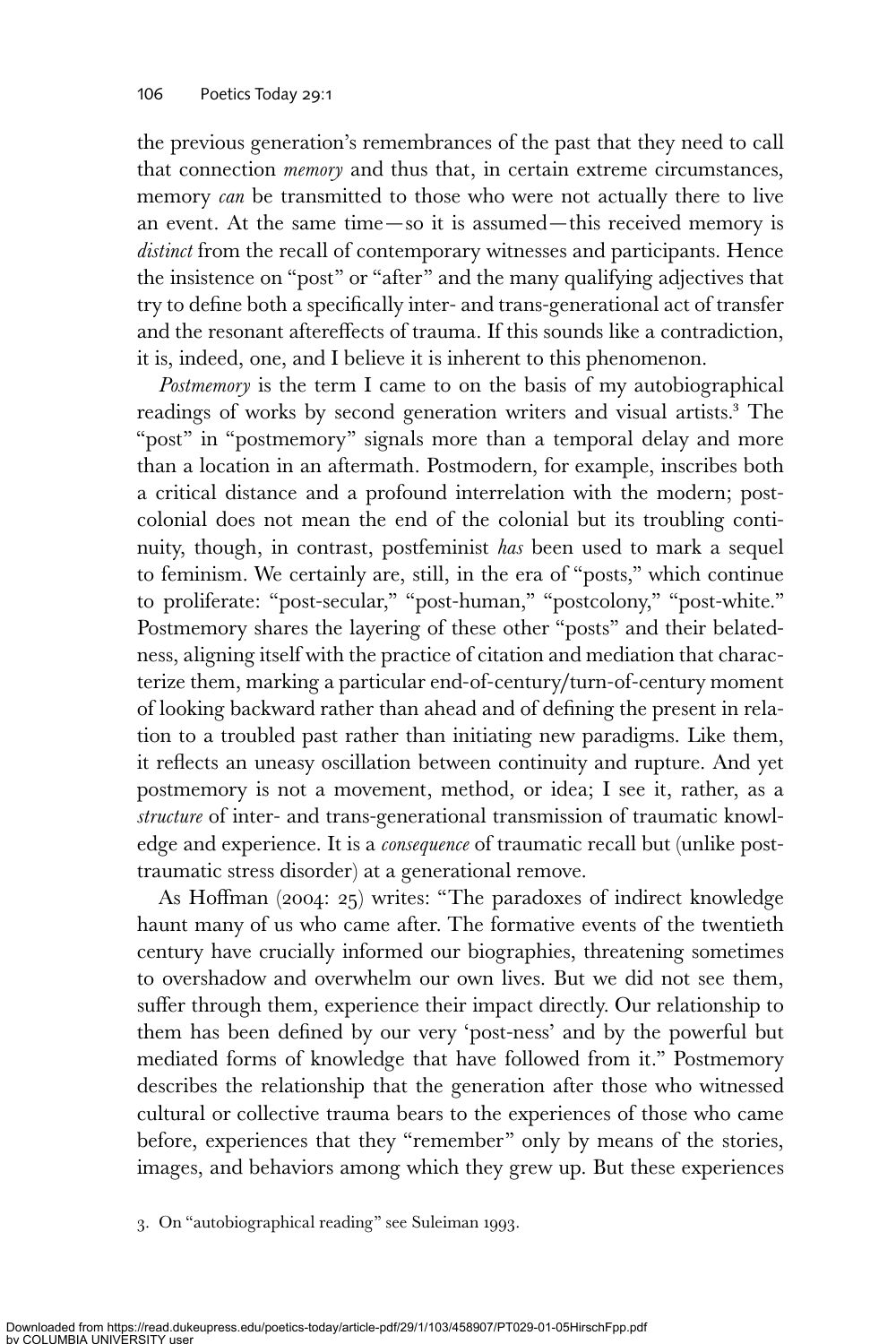were transmitted to them so deeply and affectively as to *seem* to constitute memories in their own right. Postmemory's connection to the past is thus not actually mediated by recall but by imaginative investment, projection, and creation. To grow up with such overwhelming inherited memories, to be dominated by narratives that preceded one's birth or one's consciousness, is to risk having one's own stories and experiences displaced, even evacuated, by those of a previous generation. It is to be shaped, however indirectly, by traumatic events that still defy narrative reconstruction and exceed comprehension. These events happened in the past, but their effects continue into the present. This is, I believe, the experience of postmemory and the process of its generation.

I realize that my description of this structure of inter- and transgenerational transmission of trauma raises as many questions as it answers. Why insist on the term *memory* to describe this structure of transmission? Is postmemory limited to the intimate embodied space of the family, or can it extend to more distant, adoptive witnesses? Is postmemory limited to victims, or does it include bystanders and perpetrators, or could one argue that it complicates the delineations of these positions which, in Holocaust studies, have come to be taken for granted? What aesthetic and institutional structures, what tropes, best mediate the psychology of postmemory, the connections and discontinuities between generations, the gaps in knowledge that define the aftermath of trauma? And how has photography in particular come to play such an important role in this process of mediation?

For me, it was the three photographs intercalated in Art Spiegelman's *Maus* that first elicited the need for a term that would describe the particular form of belated or inherited memory that I found in Spiegelman's work (Hirsch 1992–93). Indeed, the phenomenology of photography is a crucial element in my conception of postmemory as it relates to the Holocaust in particular.<sup>4</sup> To be sure, the history of the Holocaust has come down to us, in subsequent generations, through a vast number of photographic images meticulously taken by perpetrators eager to record their actions and also by bystanders and, often clandestinely, by victims. But it is the technology of photography itself, and the belief in reference it engenders, that connects the Holocaust generation to the generation after. Photography's promise to offer an access to the event itself, and its easy assumption of iconic and symbolic power, makes it a uniquely powerful medium for

<sup>.</sup> See also the work of art historian Andrea Liss (1998: 86), who, around the same time, used the term "postmemories" in a more circumscribed way to describe the *effects* that some of the most difficult Holocaust photographs have had on what she termed the "post-Auschwitz generation."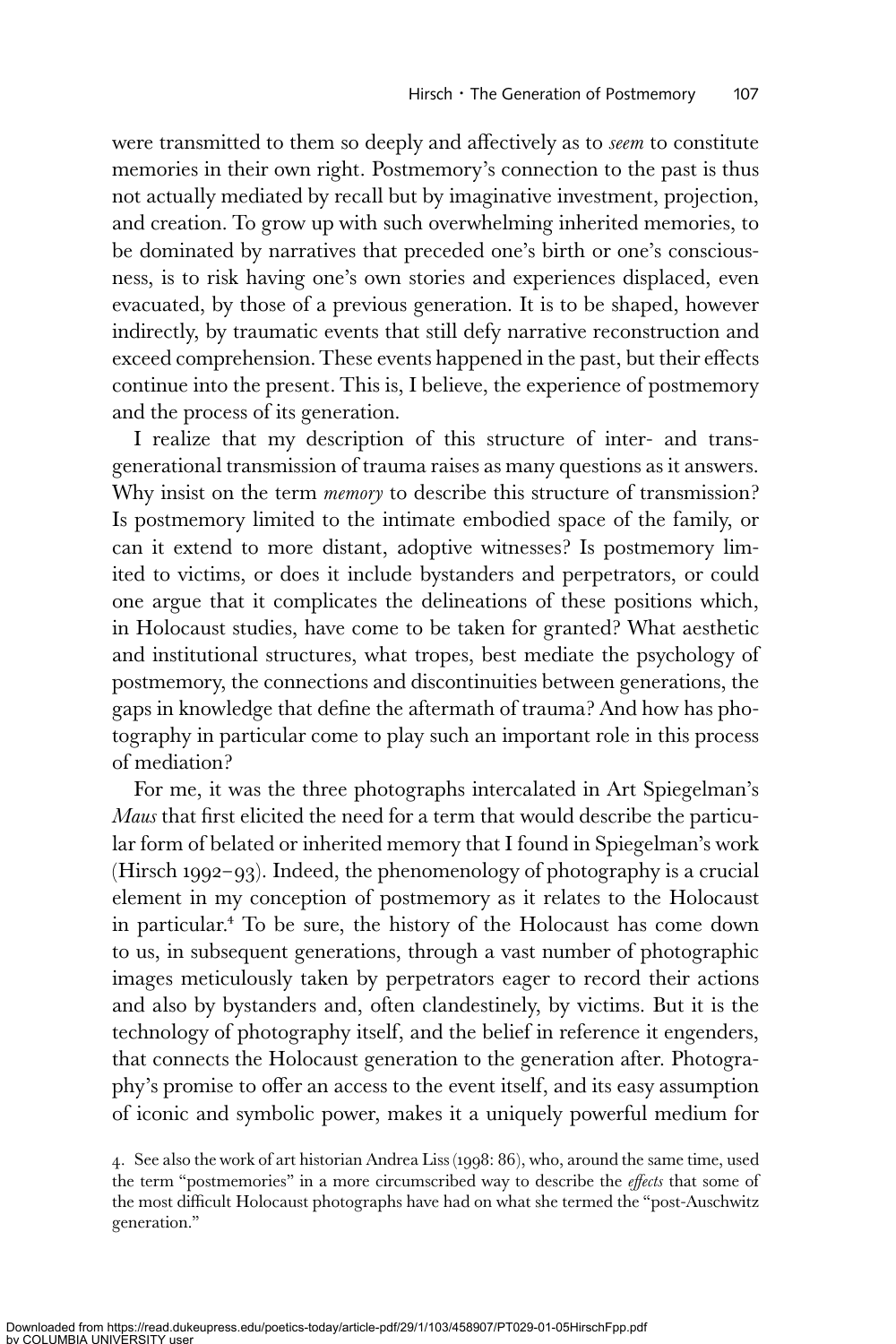the transmission of events that remain unimaginable. And, of course, the photographic meaning of *generation* captures something of the sequencing and the loss of sharpness and focus inherent in postmemory.

As memory studies have become an interdisciplinary, or post-disciplinary, formation par excellence, the site where historians, psychoanalysts, sociologists, philosophers, ethicists, scholars of religion, artists and art historians, writers and literary scholars can think, work, and argue together, it seems a good moment to scrutinize some basic assumptions. In doing so in this essay, I propose to use the Holocaust as my historical frame of reference, but my analysis relies on and, I believe, is relevant to numerous other contexts of traumatic transfer that can be understood as postmemory.

In what follows, I will look critically, and from a feminist perspective, at the conjunction of three powerful and prevalent elements of the trans-generational structure of postmemory in the aftermath of the Second World War—memory, family, and photography. I will analyze one trope in particular: the trope of maternal abandonment and the fantasy of maternal recognition which is pervasive in Holocaust remembrance. I use this trope to show how postmemory risks falling back on familiar, and unexamined, cultural images that facilitate its generation by tapping into what Aby Warburg saw as a broad cultural "storehouse of pre-established expressive forms" in what he called the "iconology of the interval," the "space between thought and the deepest emotional impulses" (see Fleckner and Sarkis 1998: 252; Pollock 2005: 6; Didi-Huberman 2003b). For the post-Holocaust generation, these "pre-established" forms in large part take the shape of photographs—images of murder and atrocity, images of bare survival, and also images of "before" that signal the deep loss of safety in the world. As "pre-established" and well-rehearsed forms prevalent in postmemorial writing, art, and display, some of these photographic images illustrate particularly well how gender can become a potent and troubling idiom of remembrance for the postgeneration and suggest one way in which we might theorize the relationship between memory and gender.

# **Why Memory?**

"We who came after do not have memories of the Holocaust," writes Eva Hoffman (2004: 6) as she describes this "deeply internalized but strangely unknown past." She insists on being precise: "Even from my intimate proximity I could not form 'memories' of the Shoah or take my parents' memories as my own" (ibid.). In his recent book *Fantasies of Witnessing* (2004: 17),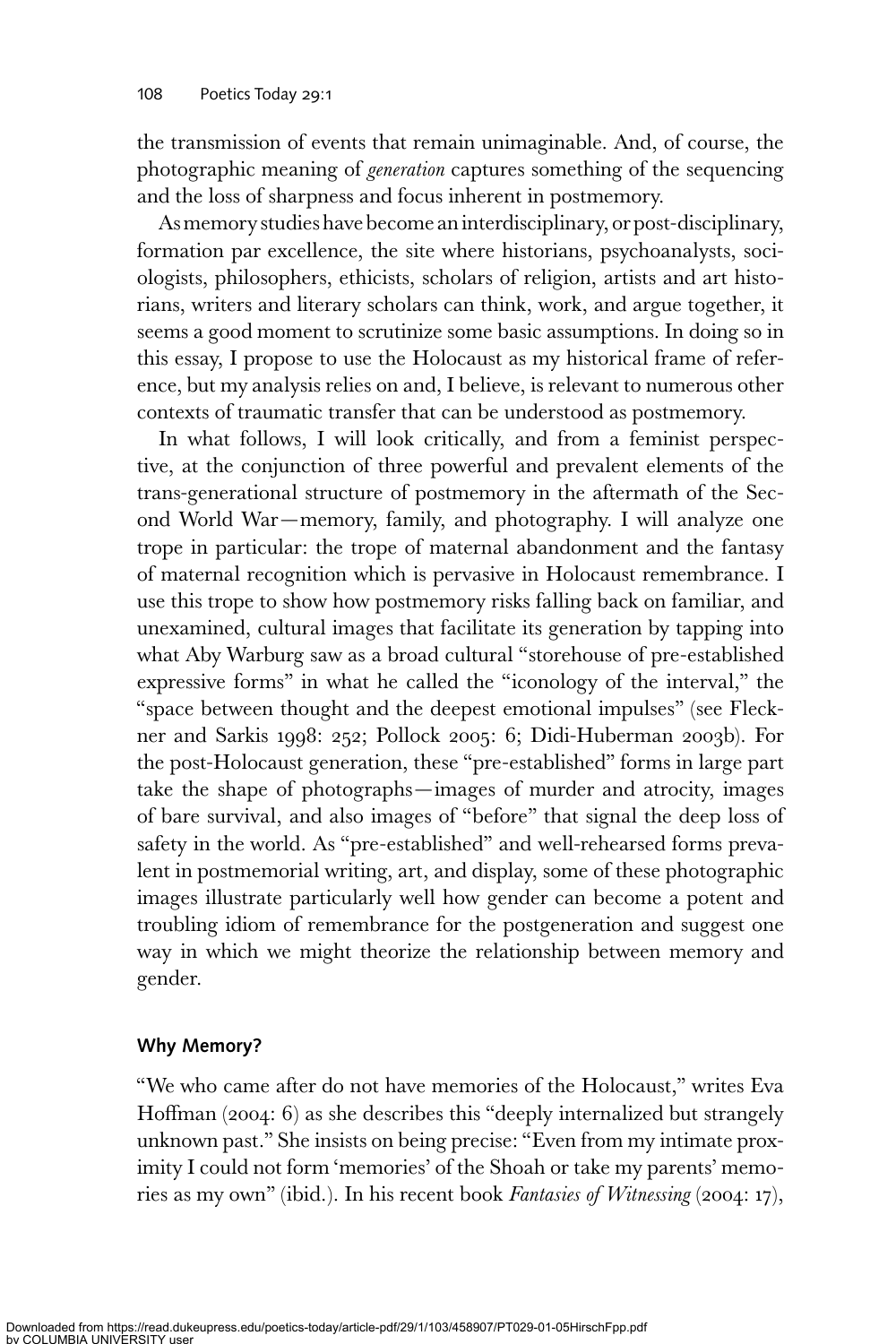Gary Weissman objects specifically to the "memory" in my formulation of postmemory, arguing that "no degree of power or monumentality can transform one person's lived memories into another's." Both Weissman and Ernst van Alphen refer back to Helen Epstein's *Children of the Holocaust* (1979) to locate the beginnings of the current use of the notion of "memory" in the late 1980s and the 1990s: in contrast, they indicate, Epstein had described the "children of the Holocaust" as "possessed by a *history* they had never lived," and she did not use the term "second generation," which, van Alphen observes, implies too close a continuity between generations that are, precisely, *separated* by the trauma of the Holocaust. Epstein spoke of the "sons and daughters of survivors." Objecting to the term "memory" from a semiotic perspective, van Alphen (2006: 485, 486) firmly asserts that trauma cannot be transmitted between generations: "The normal trajectory of memory is fundamentally indexical," he argues. "There is continuity between the event and its memory. And this continuity has an unambiguous direction: the event is the beginning, the memory is the result. . . . In the case of the children of survivors, the indexical relationship that defines memory has never existed. Their relationship to the past events is based on fundamentally different semiotic principles."

Nothing could be truer or more accurate: of course we do not have *literal* "memories" of others' experiences, of course different semiotic principles are at work, of course no degree of monumentality can transform one person's lived memories into another's. Postmemory is not identical to memory: it is "post," but at the same time, it approximates memory in its affective force. Hoffman (2004: 6, 9) describes what was passed down to her thus: "Rather, I took in that first information as a sort of fairy tale deriving not so much from another world as from the center of the cosmos: an enigmatic but real fairy tale. . . . The memories—not memories but emanations—of wartime experiences kept erupting in flashes of imagery; in abrupt but broken refrains." These "not memories" communicated in "flashes of imagery" and "broken refrains," transmitted through "the language of the body," are precisely the stuff of *postmemory*.

Jan and Aleida Assmann's work on the transmission of memory clarifies precisely what Hoffman refers to as the "living connection" between proximate generations and thus account for the complex lines of transmission encompassed in the inter- and trans-generational umbrella term "memory." Both scholars have devoted themselves to elucidating, systematically, Maurice Halbwachs's (1992) enormously influential notion of *collective* memory. I turn to their work here to elucidate the lines of transmission between individual and collective remembrance and to specify how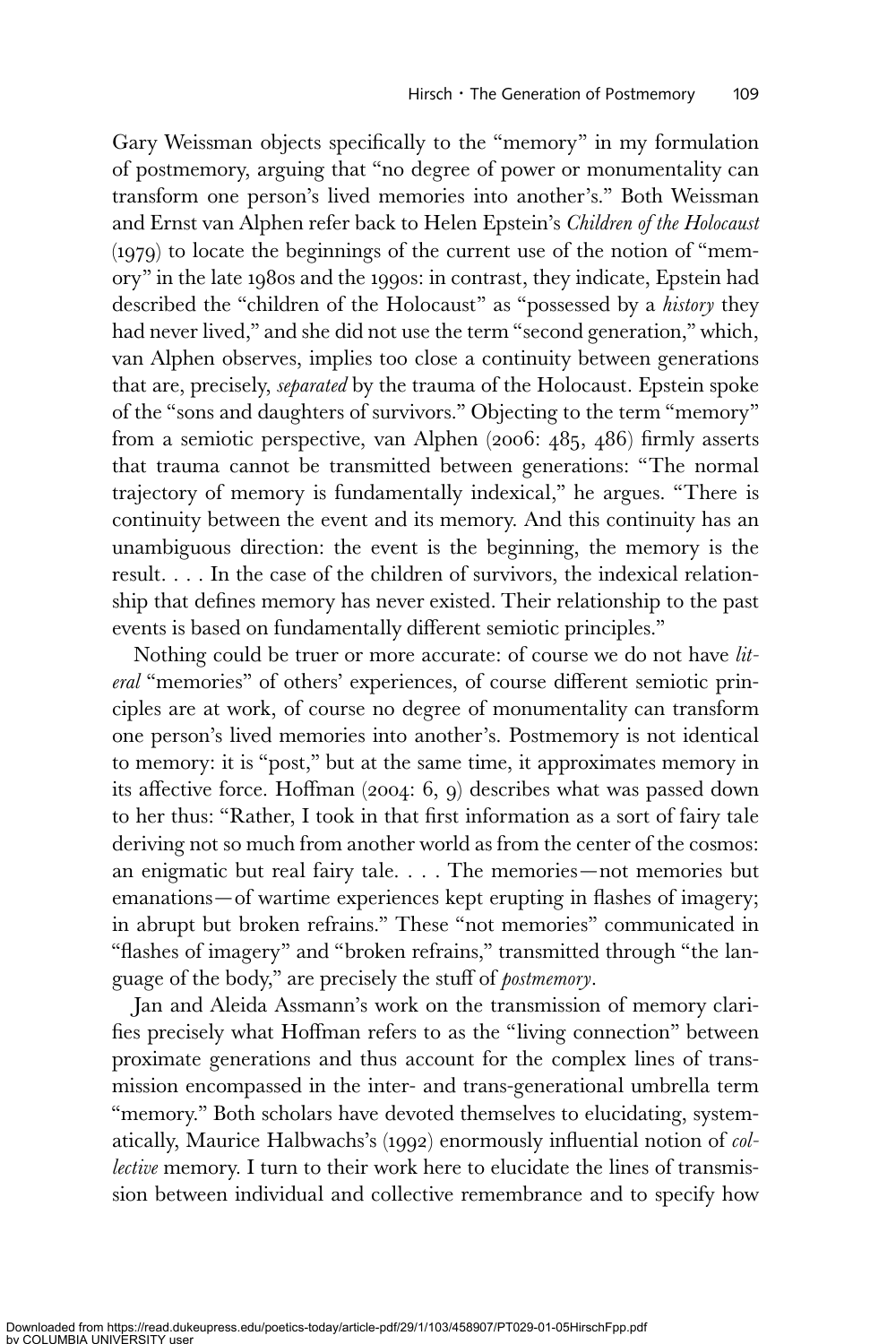the break in transmission resulting from traumatic historical events necessitates forms of remembrance that reconnect and reembody an intergenerational memorial fabric that has been severed by catastrophe.

In his book *Das kulturelle Gedächtnis* (1997), Jan Assmann distinguishes between two kinds of collective remembrance, "communicative" memory and what he calls "cultural" memory.<sup>5</sup> Communicative memory is "biographical" and "factual" and is located within a generation of contemporaries who witness an event as adults and who can pass on their bodily and affective connection to that event to their descendants. In the normal succession of generations (and the family is a crucial unit of transmission for Jan Assmann), this embodied form of memory is transmitted across three to four generations—across eighty to one hundred years. At the same time, as its direct bearers enter old age, they increasingly wish to institutionalize memory, whether in traditional archives or books or through ritual, commemoration, or performance. Jan Assmann terms this institutionalized archival memory "kulturelles Gedächtnis."

In her recent elaboration of this typology, Aleida Assmann (2006) extends this bimodal distinction into four memory "formats": the first two, individual memory and family/group memory, correspond to Jan Assmann's "communicative" remembrance, while national/political memory and cultural/archival memory form part of his "cultural" memory. A fundamental assumption driving this schema is, indeed, that "memories are linked between individuals." "Once verbalized," she insists, "the individual's memories are fused with the inter-subjective symbolic system of language and are, strictly speaking, no longer a purely exclusive and unalienable property. . . . they can be exchanged, shared, corroborated, confirmed, corrected, disputed—and, last not least, written down" (ibid.: 3). And even individual memory "include[s] much more than we, as individuals, have ourselves experienced" (ibid.: 10). Individuals are part of social groups with shared belief systems that frame memories and shape them into narratives and scenarios. For Aleida Assmann, the family is a privileged site of memorial transmission. The "group memory" in her schema is based on the familial transfer of embodied experience to the next generation: it is intergenerational. National/political and cultural/archival memory, in contrast, are not inter- but trans-generational; they are no longer mediated through embodied practice but solely through symbolic systems.

<sup>.</sup> Assmann uses the term "kulturelles Gedächtnis" ("cultural memory") to refer to "Kultur"—an institutionalized hegemonic archival memory. In contrast, the Anglo-American meaning of "cultural memory" refers to the social memory of a specific group or subculture.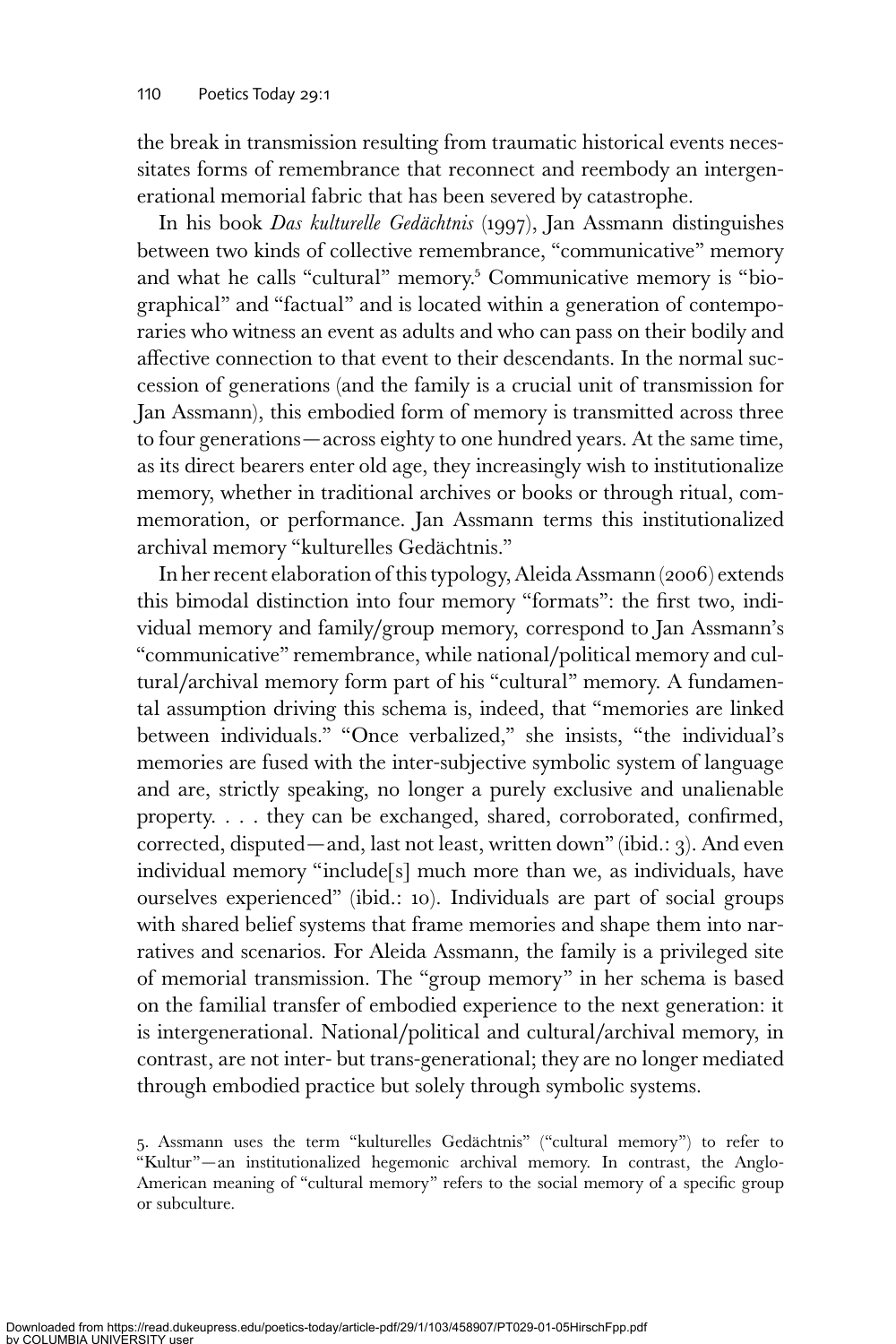Jan and Aleida Assmann's typological distinctions do not specifically account for the ruptures introduced by collective historical trauma, by war, Holocaust, exile, and refugeehood: these ruptures would certainly inflect their schemas of transmission. Both embodied communicative memory and institutionalized cultural/archival memory would be severely impaired by traumatic experience. Within the space of the family or proximate group, survivors, as Hoffman (2004: 9) indicates, express not exactly "memories" but "emanations" in "a chaos of emotion." These typologies would also be compromised by the erasures of records, such as those perpetrated by totalitarian regimes. Under the Nazis, cultural archives were destroyed, records burned, possessions lost, histories suppressed and eradicated.

The structure of postmemory clarifies how the multiple ruptures and radical breaks introduced by trauma and catastrophe inflect intra-, inter- and trans-generational inheritance. It breaks through and complicates the line the Assmanns draw connecting individual to family, to social group, to institutionalized historical archive. That archive, in the case of traumatic interruption, exile, and diaspora, has lost its direct link to the past, has forfeited the embodied connections that forge community and society. And yet the Assmanns' typology explains why and how the postgeneration could and does work to counteract this loss. Postmemorial work, I want to suggest—and this is the central point of my argument in this essay—strives to *reactivate* and *reembody* more distant social/national and archival/cultural memorial structures by reinvesting them with resonant individual and familial forms of mediation and aesthetic expression. Thus less-directly affected participants can become engaged in the generation of postmemory, which can thus persist even after all participants and even their familial descendants are gone.

It is this presence of embodied experience in the process of transmission that is best described by the notion of memory as opposed to history and best mediated by photographic images. Memory signals an affective link to the past, a sense precisely of an embodied "living connection." Through the indexical link that joins the photograph to its subject—what Roland Barthes (1981: 80) calls the "umbilical cord" made of light—photography, as I will show in more detail below, can appear to solidify the tenuous bonds that are shaped by need, desire, and narrative projection.

The growth of the memory culture may, indeed, be a symptom of a need for inclusion in a collective membrane forged by a shared inheritance of multiple traumatic histories and the individual and social responsibility we feel toward a persistent and traumatic past—what the French have referred to as "le devoir de mémoire."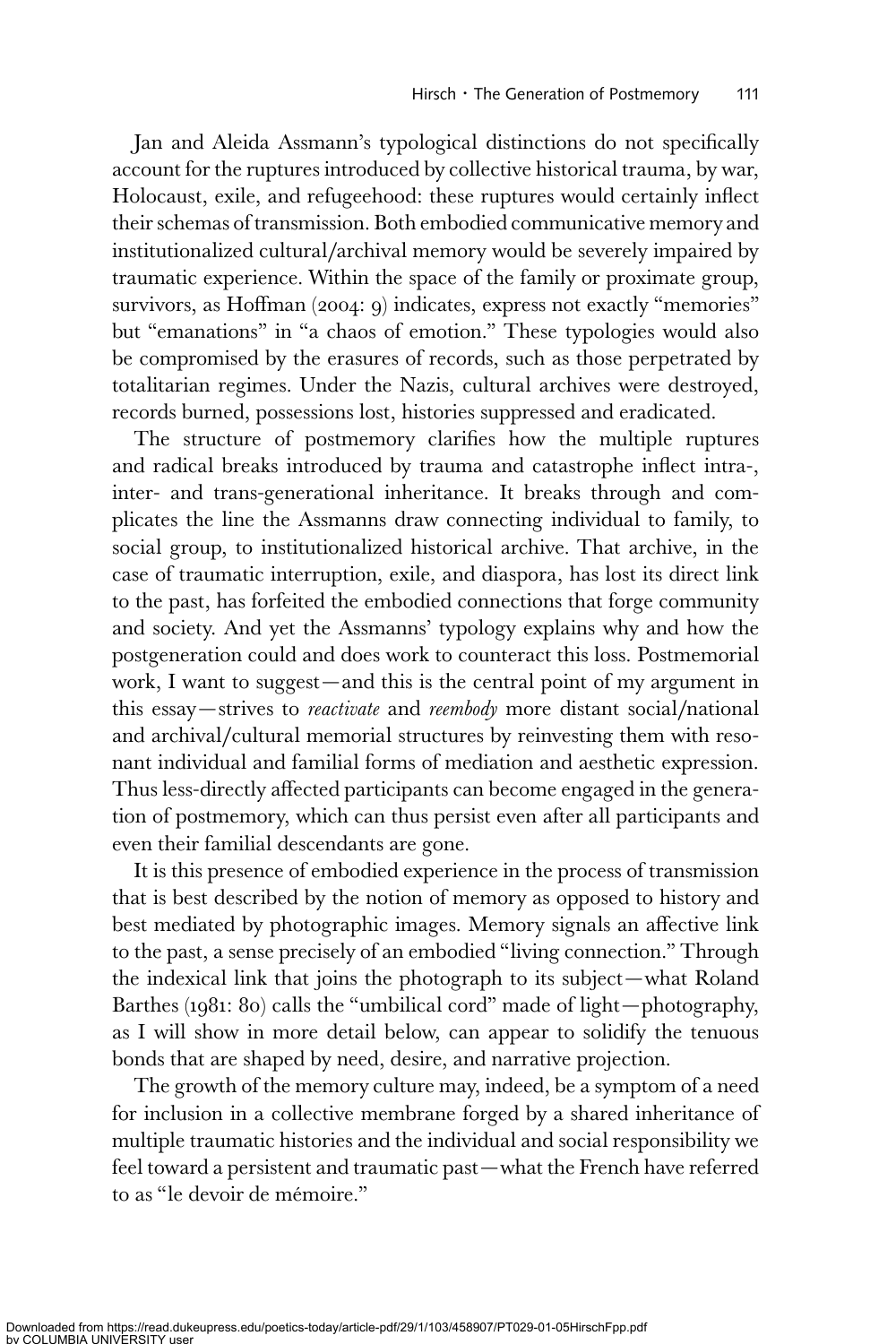## **Why the Family?**

"But they also spoke," Eva Hoffmann (2004: 9, 10) writes, denying that survivors were "wrapped in silence"—"how could they help it?—to their immediate intimates, to spouses and siblings, and, yes, to their children. There they spoke in the language of family—a form of expression that is both more direct and more ruthless than social and public speech. . . . In my home, as in so many others, the past broke through in the sounds of nightmares, the idioms of sighs and illness, of tears and acute aches that were the legacy of the damp attic and of the conditions my parents endured during their hiding."

The language of family, the language of the body: nonverbal and noncognitive acts of transfer occur most clearly within a familial space, often in the form of symptoms. It is perhaps the descriptions of this symptomatology that have made it appear as though the postgeneration wanted to assert its own victimhood alongside that of the parents.

To be sure, children of those directly affected by collective trauma inherit a horrific, unknown, and unknowable past that their parents were not meant to survive. Second generation fiction, art, memoir, and testimony are shaped by the attempt to represent the long-term effects of living in close proximity to the pain, depression, and dissociation of persons who have witnessed and survived massive historical trauma. They are shaped by the child's confusion and responsibility, by the desire to repair, and by the consciousness that the child's own existence may well be a form of compensation for unspeakable loss. Loss of family, of home, of a feeling of belonging and safety in the world "bleed" from one generation to the next, as Art Spiegelman so aptly put it in his subtitle to *Maus I*, "My father bleeds history."

And yet the scholarly and artistic work of these descendants also makes clear that even the most intimate familial knowledge of the past is *mediated* by broadly available public images and narratives. In the image in figure 1, for example, from the 1972 three-page "The First Maus," the son can imagine his father's experience in Auschwitz only by way of a widely available photograph by Margaret Bourke-White of liberated prisoners in Buchenwald. The photo corners at the edges of Spiegelman's drawing show how this public image has been adopted into the family album, and the arrow pointing to "Poppa" shows how the *language* of family can literally reactivate and reembody a "cultural/archival" image whose subjects are, to most viewers, anonymous. This "adoption" of public, anonymous images into the family photo album finds its counterpart in the pervasive use of private, familial images and objects in institutions of public display—museums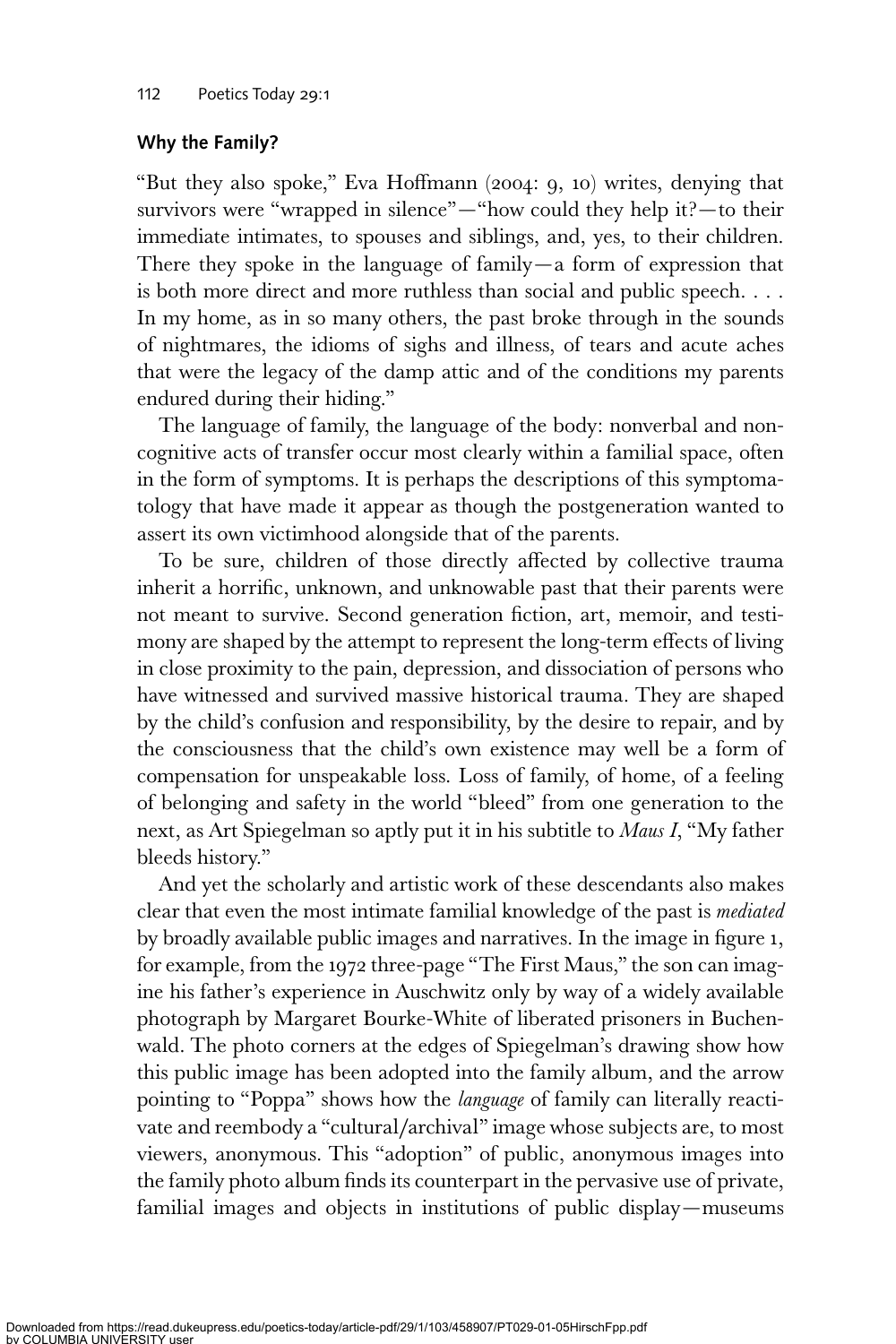

**Figure 1** This image, from "The First Maus" (1972), in which Spiegelman can imagine his father's experience in Auschwitz only by reference to the widely circulated photograph by Margaret Bourke-White of liberated prisoners in Buchenwald, shows how this public image was adopted into the family album. From Spiegelman 2006 [1972]: 41.

and memorials like the Tower of Faces in the U.S. Holocaust Memorial Museum or certain exhibits in the Museum of Jewish Heritage in New York—which thus construct every visitor as a familial subject. This fluidity (some might call it obfuscation) is made possible by the power of the *idea* of family, by the pervasiveness of the familial gaze, and by the forms of mutual *recognition* that define family images and narratives.

Even though, for those of us in the literal second generation, "our own internal imagery is powerful," as Hoffman (2004: 193) writes, and linked to the particular experiences communicated by our parents, other images

. On the familial gaze, see Hirsch 1997 and 1998.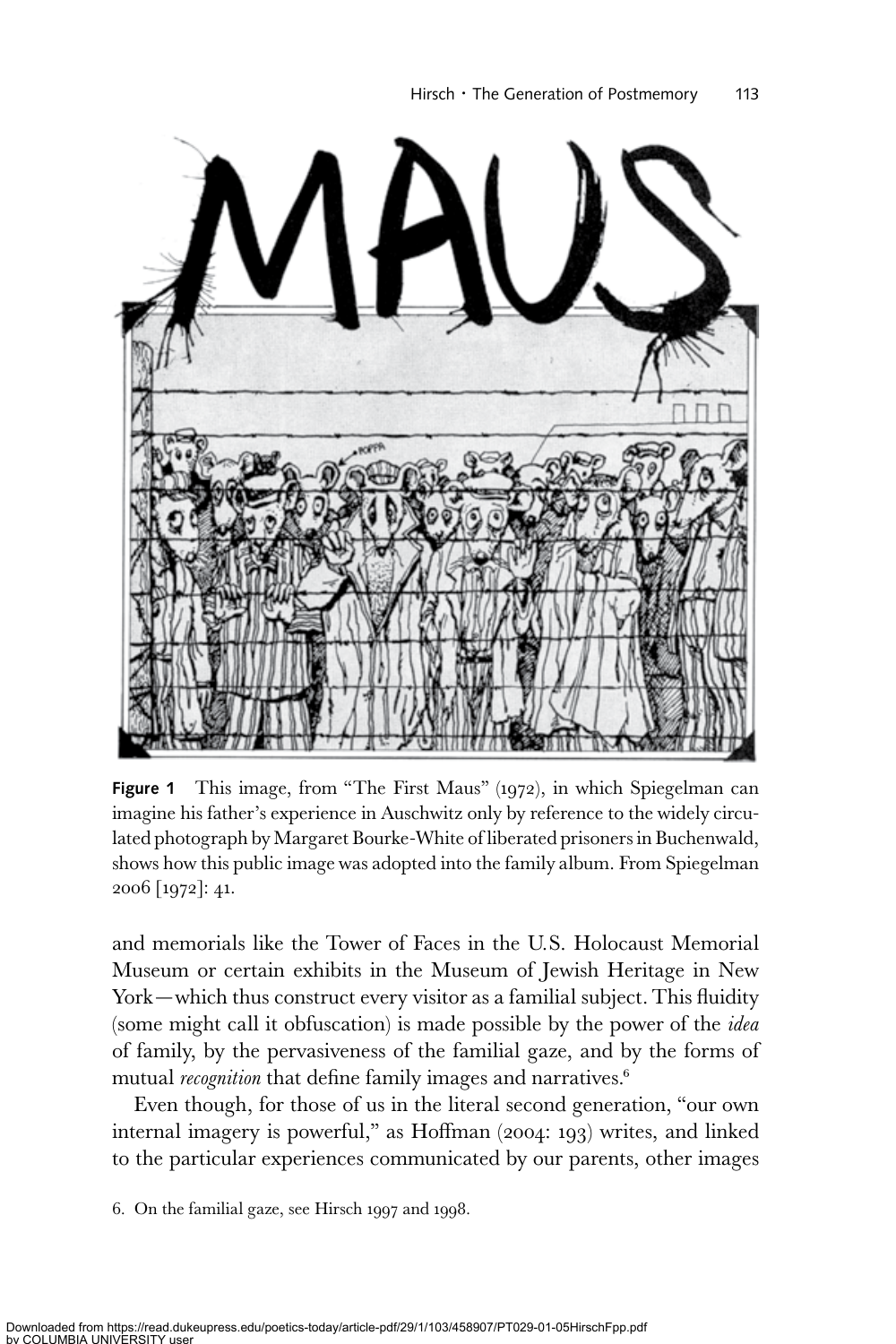and stories, especially those public images related to the concentration and extermination camps, "become part of [our] inner storehouse" (ibid.). When I referred to myself as a "child of survivors" in my writings on memory and postmemory, for example, it never occurred to me that my readers would assume, as Weissman (2004: 16, 17) has done in his book, that they were Auschwitz survivors. I would argue that, as public and private images and stories blend, distinctions and specificities between them are more difficult to maintain, and the more difficult they are to maintain, the more some of us might wish to reassert them so as to insist on the distinctiveness of a specifically *familial* second-generation identity.

In my own writing, however, I have argued that postmemory is not an *identity* position but a *generational* structure of transmission deeply embedded in such forms of mediation. Family life, even in its most intimate moments, is entrenched in a collective imaginary shaped by public, generational structures of fantasy and projection and by a shared archive of stories and images that inflect the transmission of individual and familial remembrance. Geoffrey Hartman's (1996: 9) notion of "witnesses by adoption" and Ross Chambers's (2004: 199ff.) term "foster writing" acknowledge a break in biological transmission even as they preserve the familial frame. If we thus *adopt* the traumatic experiences of others as experiences that we might ourselves have lived through, if we inscribe them into our own life story, can we do so without imitating or unduly appropriating them?<sup>8</sup> And is this process of identification, imagination, and projection radically different for those who grew up in survivor families and for those less proximate members of their generation or relational network who share a legacy of trauma and thus the curiosity, the urgency, the frustrated *need* to know about a traumatic past? Hoffman (2004: 187) draws a line, however tenuous and permeable, between "the postgeneration as a whole and the *literal* second generation in particular" (emphasis added). To delineate the border between these respective structures of transmission—between what I would like to refer to as *familial* and as "*affiliative*" postmemory<sup>9</sup>we would have to account for the difference between an intergenerational vertical identification of child and parent occurring within the family and the intra-generational horizontal identification that makes that child's

<sup>.</sup> See Bos 2003 for a series of distinctions between familial and nonfamilial aspects of postmemory and Bukiet 2002 for a strictly literal interpretation of the second generation.

<sup>.</sup> See Hirsch 1998 for a theorization of non-appropriative identification based on Kaja Silverman's (1996) distinction between idiopathic and heteropathic identification.

<sup>.</sup> It is useful, in this regard, to recall Edward Said's (1983) distinction between vertical *filiation* and horizontal *affiliation*, a term that acknowledges the breaks in authorial transmission that challenge authority and direct transfer.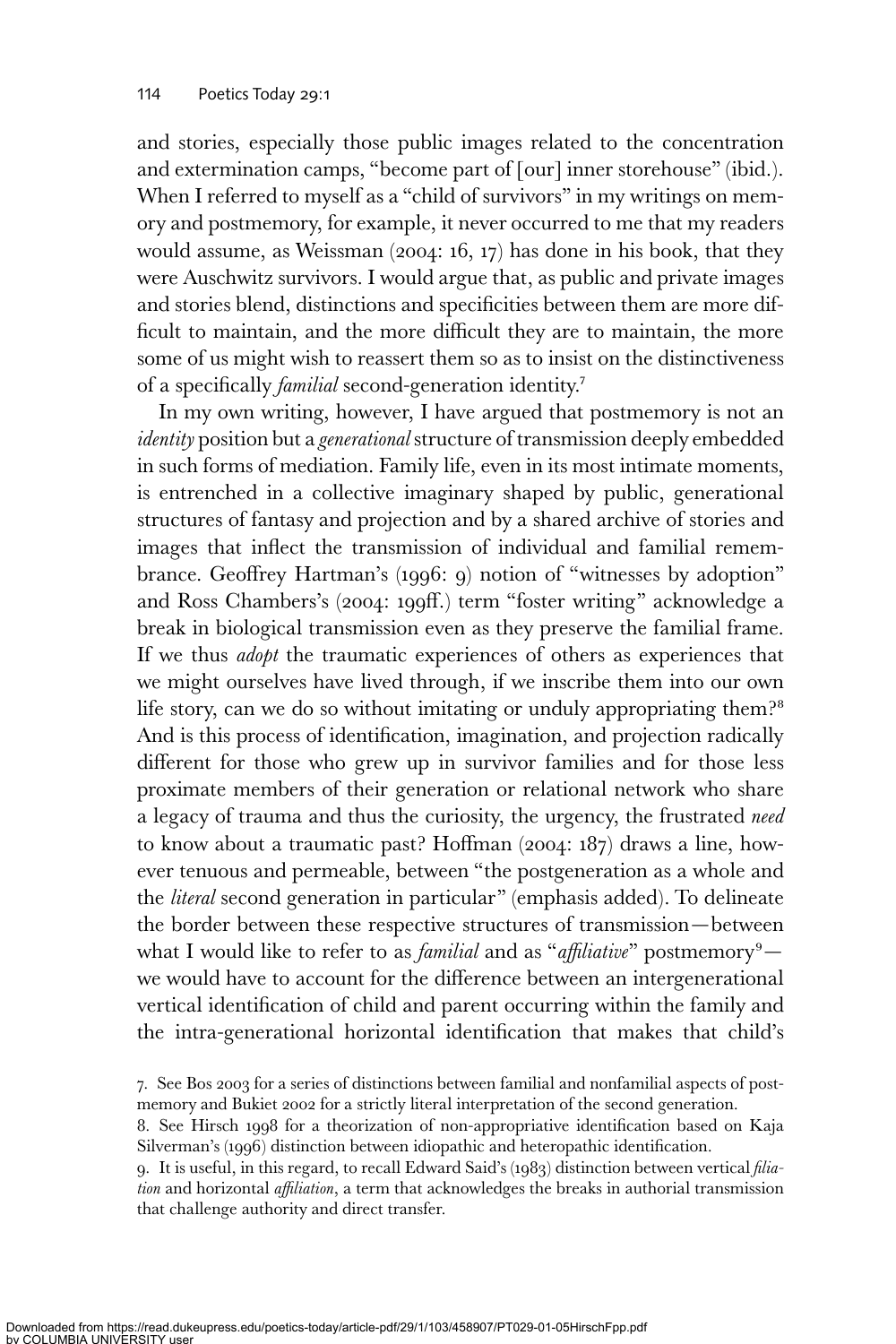position more broadly available to other contemporaries. Affiliative postmemory would thus be the result of contemporaneity and generational connection with the literal second generation combined with structures of mediation that would be broadly appropriable, available, and indeed, compelling enough to encompass a larger collective in an organic web of transmission.

*Familial* structures of mediation and representation facilitate the *affiliative* acts of the postgeneration. The idiom of family can become an accessible lingua franca easing identification and projection across distance and difference. This explains the pervasiveness of family pictures and family narratives as artistic media in the aftermath of trauma. Still, the very accessibility of familial idioms needs also to engender suspicion on our part: does not locating trauma in the space of family personalize and individualize it too much? Does it not risk occluding a public historical context and responsibility, blurring significant differences—national difference, for example, or differences among the descendants of victims, perpetrators, and bystanders? (see McGlothlin 2006). Constructing the processes of transmission, and the postgeneration itself, in familial terms is as engaging as it is troubling. My aim in this essay is precisely to expose the attractions and the pitfalls of familial transmission.

#### **Why Photographs?**

For me, the key role of the photographic image—and of family photographs in particular—as a medium of postmemory clarifies the connection between familial and affiliative postmemory and the mechanisms by which public archives and institutions have been able both to reembody and to reindividualize "cultural/archival" memory. More than oral or written narratives, photographic images that survive massive devastation and outlive their subjects and owners function as ghostly revenants from an irretrievably lost past world. They enable us, in the present, not only to see and to touch that past but also to try to reanimate it by undoing the finality of the photographic "take."10 The retrospective irony of every photograph, made more poignant if violent death separates its two presents, consists precisely in the simultaneity of this effort and the consciousness of its impossibility.

In C. S. Peirce's tripartite definition of the sign, photographic images are more than purely indexical or contiguous to the object in front of the lens: they are also iconic, exhibiting a mimetic similarity to that object.

10. See especially Sontag 1989 and Barthes 1981 on the relationship of photography and death.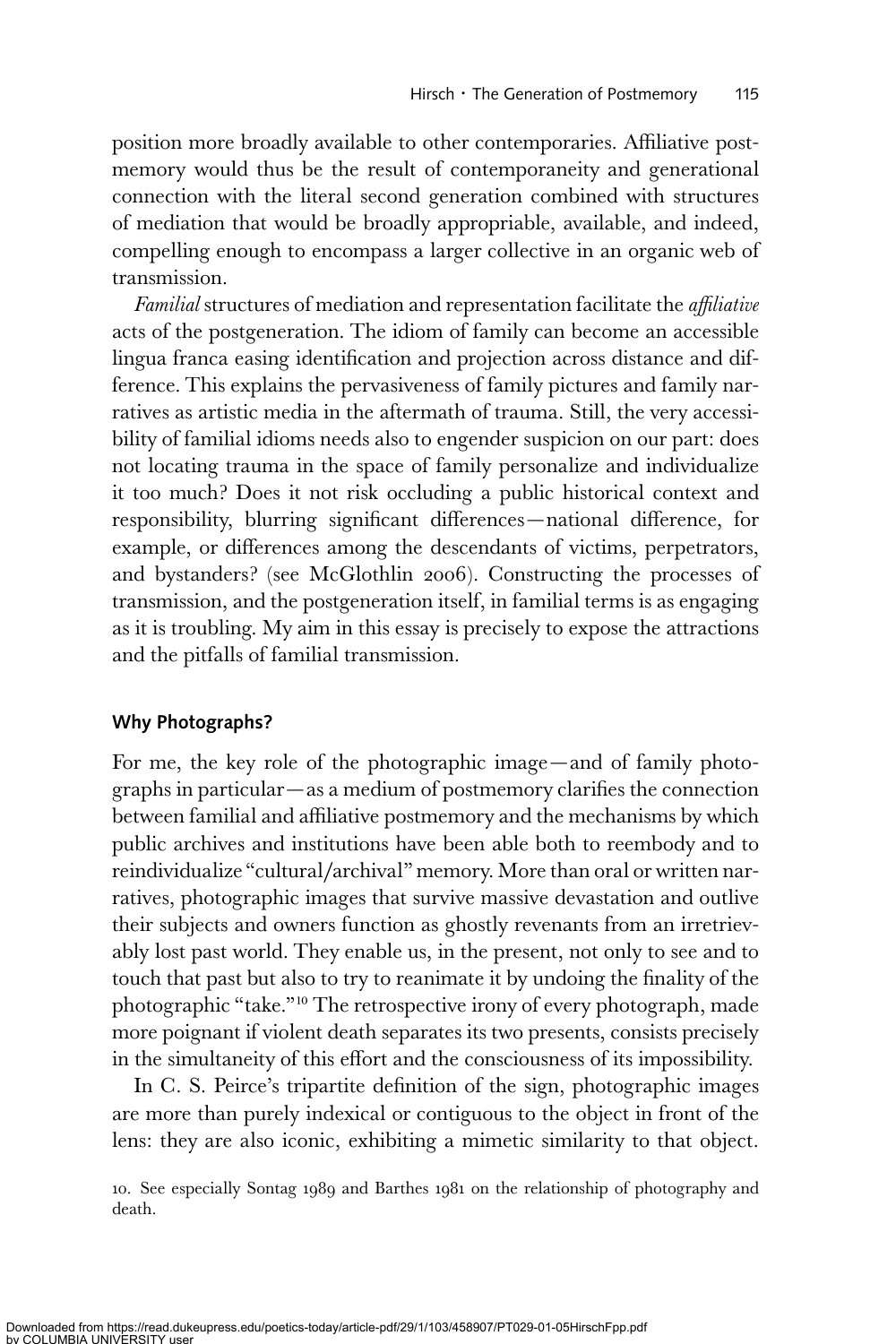Combining these two semiotic principles also enables them, quickly, and perhaps too easily, to assume symbolic status, and thus, in spite of the vast archive of images that the second generation has inherited, a small number of specific images, or kinds of images, have shaped our conception of the event and its transmission.11 The power of the intercalated photos in *Maus* can serve as illustration: the images of Anja and Richieu function as specters reanimating their dead subjects with indexical and iconic force. The photograph of Vladek in his concentration camp uniform, of Anja with her son, of Richieu as a young boy together reassemble a family destroyed by the Holocaust and consequently fractured in the artist's stylized drawings of mice and cats. They not only refer to their subjects and bring them back in their full appearance, but they also symbolize the sense of family, safety, and continuity that has been hopelessly severed.

Whether family pictures of a destroyed world or records of the process of its destruction, Holocaust photographs are the fragmentary remnants that shape the cultural work of postmemory. The work that they have been mobilized to do for the second generation, in particular, ranges from the indexical to the symbolic, and it is precisely their slippage within this range that needs to be scrutinized. In his controversial recent book *Images malgré tout* (2003a), the French art historian Georges Didi-Huberman describes the double regime of the photographic image. In it, he argues, we simultaneously find truth and obscurity, exactitude and simulacrum. Historical photographs from a traumatic past authenticate the past's existence, what Roland Barthes calls its "ça a été" or "having-been-there," and, in their flat two-dimensionality, they also signal its insurmountable distance and "derealization" (ibid.: 111). Unlike public images or images of atrocity, however, family photos, and the familial aspects of postmemory, would tend to diminish distance, bridge separation, and facilitate identification and affiliation. When we look at photographic images from a lost past world, especially one that has been annihilated by force, we look not only for information or confirmation, but also for an intimate material and affective connection. We look to be shocked (Benjamin), touched, wounded, and pricked (Barthes's *punctum*), torn apart (Didi-Huberman), and photographs thus become screens—spaces of projection and approximation and

11. Certainly witness testimony is an equally pervasive genre transmitting the memory of the Holocaust. But, I would argue, the technology of photography, with its semiotic principles, makes it a more powerful and also a more problematic vehicle for the generations after. The technologies recording witness testimony, the tape recorder and the video camera, share the promises and the frustrations embodied by the still camera and the photographic images that are its products.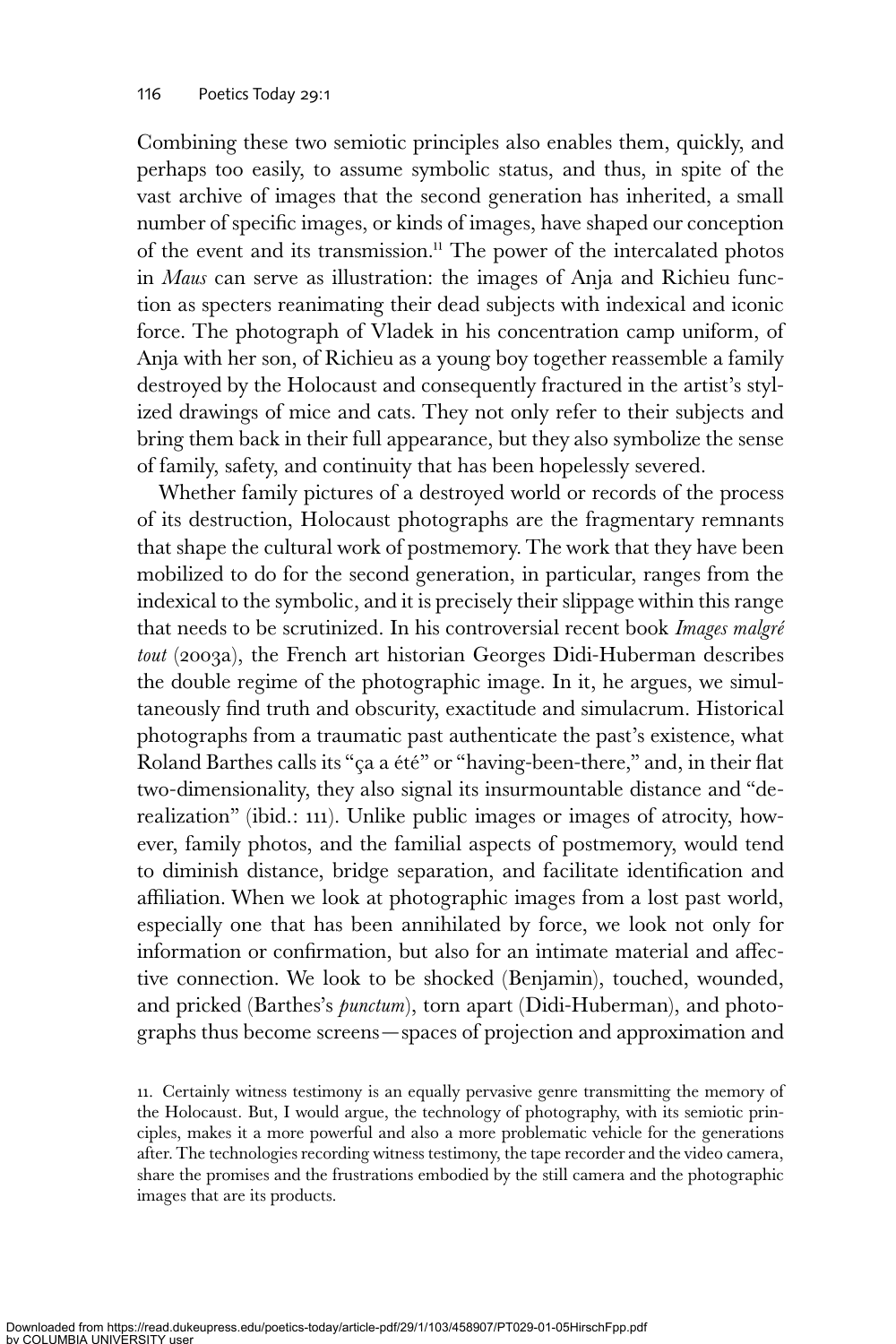of protection.12 Small, two-dimensional, delimited by their frames, photographs minimize the disaster they depict and screen their viewers from it. But in seeming to open a window to the past and materializing the viewer's relationship to it, they also give a glimpse of its enormity and its power. They can tell us as much about our own needs and desires (as readers and spectators) as they can about the past world they presumably depict. While authentication and projection can work against each other, the powerful tropes of familiality can also, and sometimes problematically, obscure their distinction. The fragmentariness and the two-dimensional flatness of the photographic image, moreover, make it especially open to narrative elaboration and embroidery and to symbolization.<sup>13</sup>

What is more, we could argue that, in Paul Connerton's (1989) useful terms, photography is an "inscriptive" (archival) memorial practice that retains an "incorporative" (embodied) dimension: as archival documents that inscribe aspects of the past, photographs give rise to certain bodily acts of looking and certain conventions of seeing and understanding that we have come to take for granted but that shape and seemingly reembody, render material the past that we are seeking to understand and receive. And sight, Jill Bennett (2005: 36) has argued, is deeply connected to "affective memory": "images have the capacity to address the spectator's own bodily memory; to *touch* the viewer who *feels* rather than simply sees the event, drawn into the image through a process of affective contagion. . . . Bodily response thus precedes the inscription of narrative, or moral emotion of empathy."

Two images (figure 2), drawn from Spiegelman's *Maus* (1987) and W. G. Sebald's *Austerlitz* (2001) will serve to illustrate this performative regime of the photograph and the gazes of familial and affiliative postmemory.

### **Why Sebald?**

The cultural postmemory work that Art Spiegelman and *Maus* did in the late 1980s/early 1990s is what the recently deceased German writer W. G. Sebald, and particularly his novel *Austerlitz*, is doing now, in the first decade of the new millennium. Both works have spawned a veritable industry of critical and theoretical work on memory, photography, and transmission, and thus the differences between *Maus* and *Austerlitz* are a measure of the evolving conversations of and about the postgeneration. My comparative

12. For the relationship of visuality to trauma, see especially Hüppauf 1997; Zelizer 1998; Baer 2002; Hornstein and Jacobowitz 2002; Bennett 2005; and van Alphen 2005.

13. See Horstkotte 2003 for a discussion of this aspect of photography and postmemory.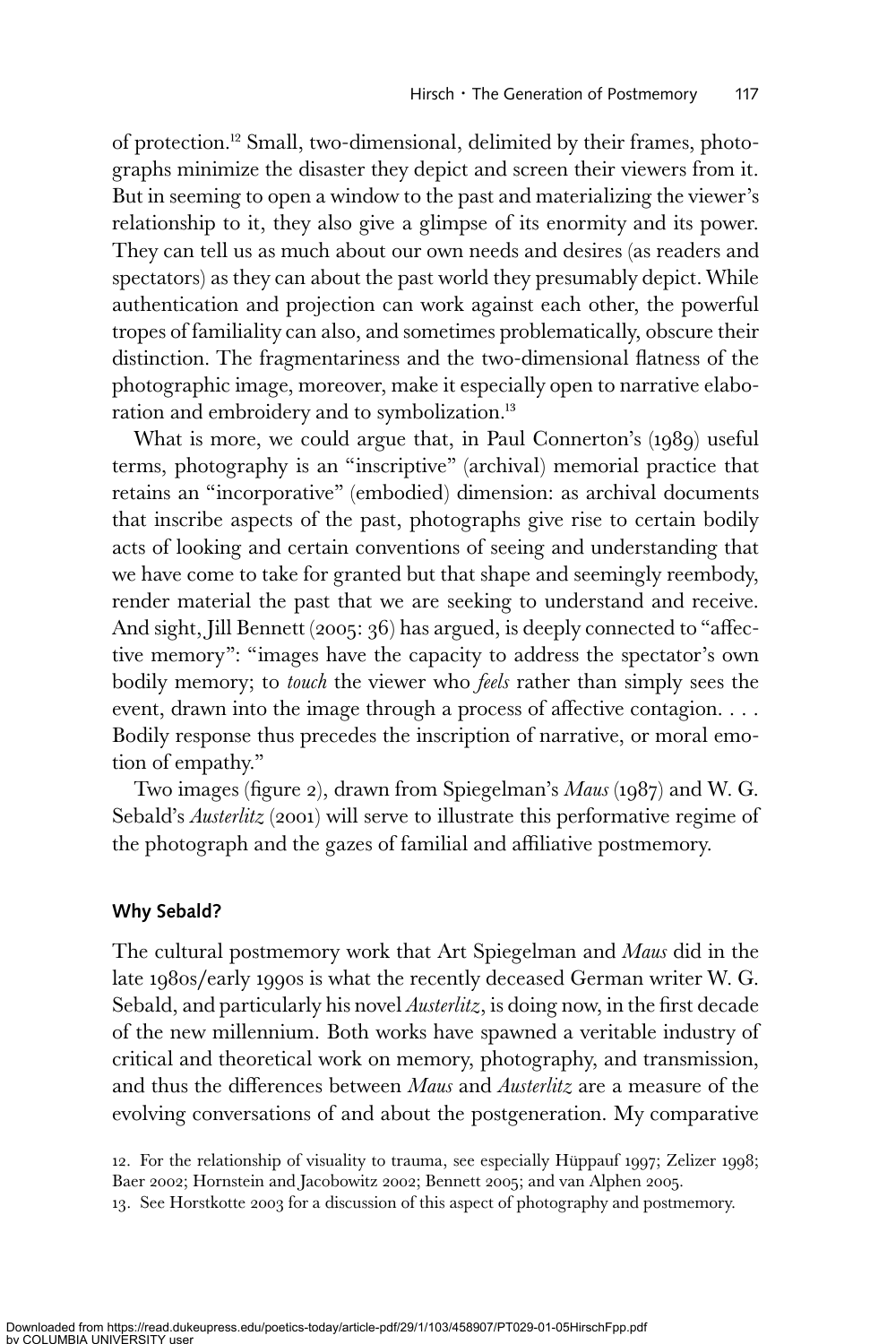

**Figure 2** These two images, from Spiegelman's *Maus* (1987: 100) (above) and Sebald's *Austerlitz* (2001: 251), illustrate the performative regime of the photograph and the gazes of familial and affiliative postmemory.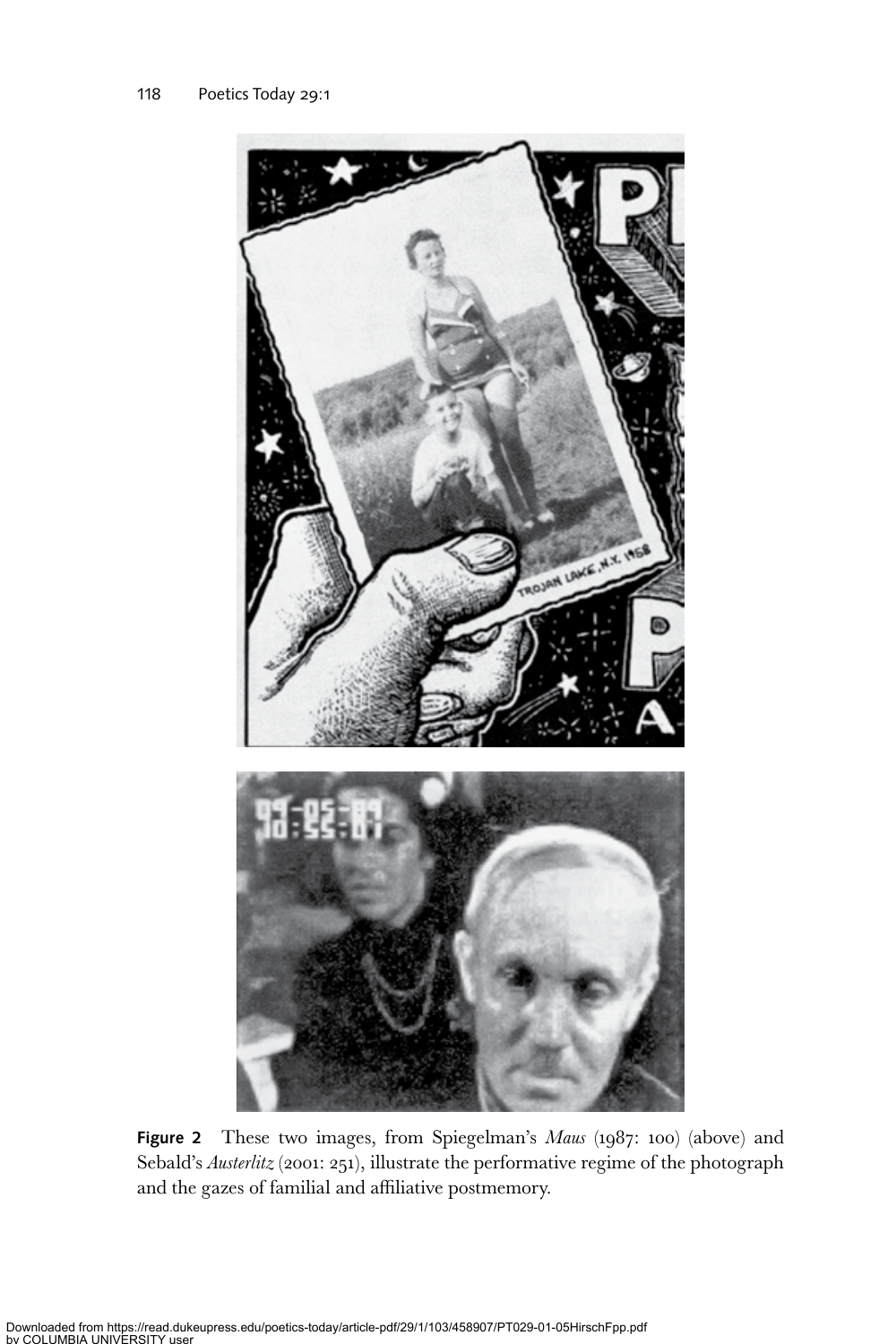discussion here aims to bring out some of the elements implicit in these conversations—the continuing power of the familial and the indexical and, at the same time, a less literal, much more fluid conception of both that characterizes our turn-of-the-century remembrance and is illustrated by Sebald.

*Maus* and *Austerlitz* share a great deal: a self-conscious, innovative, and critical aesthetic that palpably conveys absence and loss; the determination to know about the past and the acknowledgment of its elusiveness; the testimonial structure of listener and witness separated by relative proximity and distance to the events of the war (two men in both works); the reliance on looking and reading, on visual media in addition to verbal ones; and the consciousness that the memory of the past is an act firmly located in the present. Still, the two authors could not be more different: one the son of two Auschwitz survivors, a cartoonist who grew up in the United States; the other a son of Germans, a literary scholar and novelist writing in England.

The narrators of *Maus* are father and son, first and second generations, and their conversations illustrate how familial postmemory works through the transformations and mediations from the father's memory to the son's postmemory. The generational structure of *Austerlitz* and its particular kind of postmemory is more complicated. Sebald himself, born in 1944, belongs to the second generation, but through his character Austerlitz, born in 1934 and a member of what Susan Suleiman (2002) terms the "1.5 generation," he blurs generational boundaries and highlights the current interest in the persona of the child survivor. Austerlitz himself has no memory of his childhood in Prague, which was erased and superseded by the new identity he was given when he arrived in Wales and was raised by Welsh adoptive parents. The conversations in the novel are intragenerational, between the narrator and the protagonist, both of whom (we assume) were young children during the war, one a non-Jewish German living in England, the other a Czech Jew. For them, the past is located in objects, images, and documents, in fragments and traces barely noticeable in the layered train stations, streets, and official and private buildings of the European cities in which they meet and talk. Standing outside the family, the narrator receives the story from Austerlitz and *affiliates* with it, thus illustrating the relationship between familial and affiliative postmemory. And as a German, he also shows how the lines of affiliation can cross the divide between victim and perpetrator postmemory.

*Maus*, while trenchantly critical of representation and eager to foreground its artifice, remains, at the same time, anxious about the truth and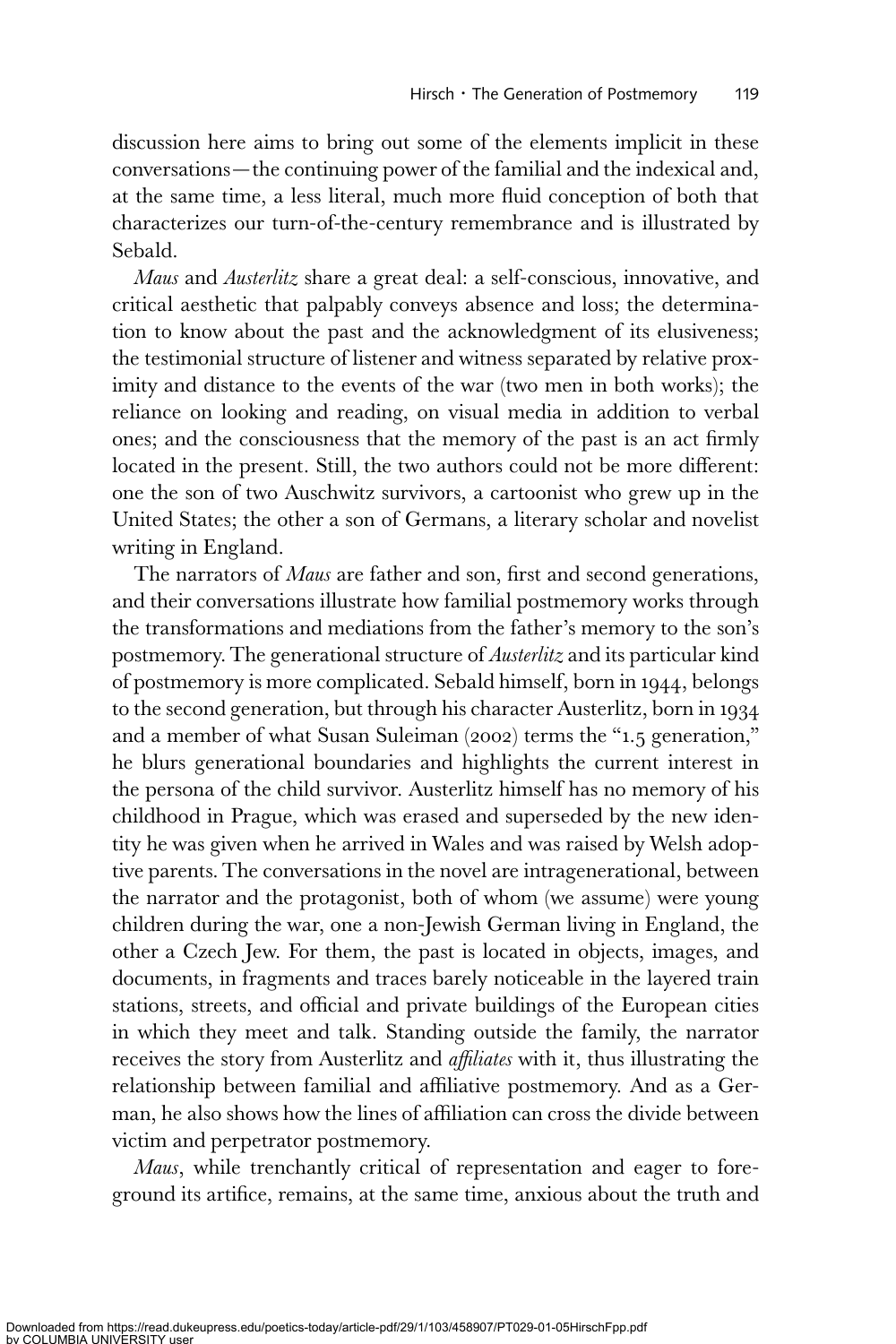accuracy of the son's graphic account of the father's prewar and wartime experiences in Poland. Indeed, in spite of its myriad distancing devices, the work achieves what Huyssen (2003: 135) has called a "powerful effect of authentication." That authentication, and even any concern about it, has disappeared in *Austerlitz*. The loss and confusion of Sebald's character, his helpless meanderings and pointless searches, and the beautiful prose that conveys absence and an objectless and thus endless melancholia, all this, combined with blurry, hard-to-make-out photographic images, speaks somehow to a generation marked by a history to which they have lost even the distant and now barely "living connection" to which *Maus* uncompromisingly clings.

While *Maus* begins as a familial story, *Austerlitz* only becomes so halfway through: familiality anchors, individualizes, and reembodies the free-floating disconnected and disorganized feelings of loss and nostalgia that thereby come to attach themselves to more concrete and seemingly authentic images and objects. Still, the world around Sebald's character does not actually become more readable, nor does his connection to the past become more firm, when he finds his way back to a personal and familial history, to Prague, where he was born and where he spent a very few years before being sent to England on the Kindertransport, and to the nurse who raised him and knew his parents.

The images Austerlitz finds, I want to argue, are what Warburg calls "pre-established forms," which amount to no more than impersonal building blocks of affiliative postmemory. "Our concern with history," Austerlitz (2001: 72) says, quoting his boarding school history master André Hilary, "is a concern with preformed images already imprinted on our brains, images at which we keep staring while the truth lies elsewhere, away from it all, somewhere as yet undiscovered." This passage perfectly encapsulates the perils of postmemory and the central point I want to make in this essay. The images already imprinted on our brains, the tropes and structures we bring from the present to the past, hoping to find them there and to have our questions answered, may be screen memories—screens on which we project present or timeless needs and desires and which thus mask other images and other concerns. The familial aspects of postmemory that make it so powerful and problematically open to affiliation contain many of these preformed screen images. What more potent such image than the image of the lost mother and the fantasy of her recovery?

In *Maus*, the photograph of mother and son, a postwar image embedded in the inserted "Prisoner on the Hell Planet: A Case History," anchors and authenticates the work. As the only photograph in the first volume, it solidifies the mother's material presence even as it records her loss and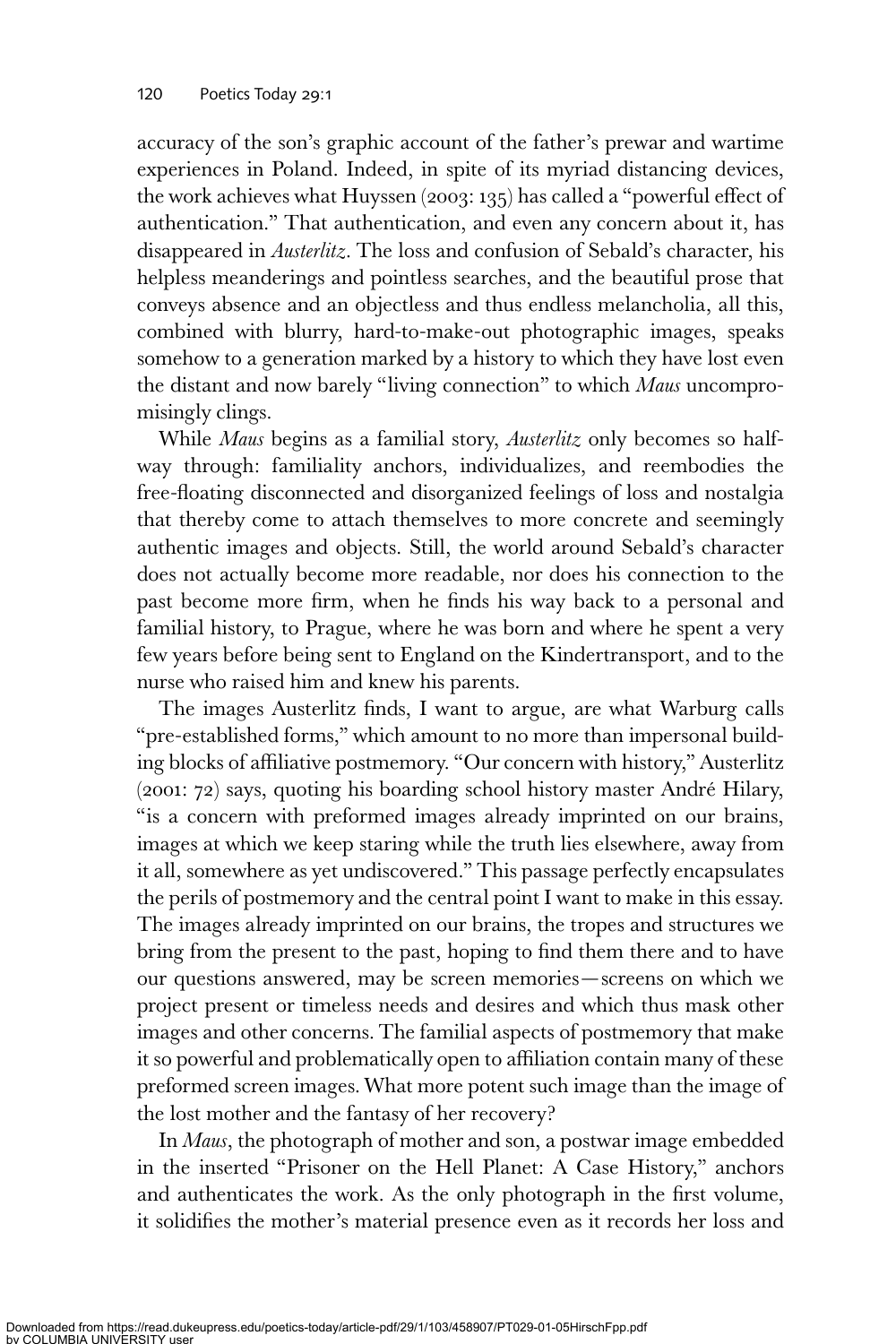suicide. Maternal recognition and the maternal look are anything but reassuring: in fact, when the artist draws himself wearing a concentration camp uniform, he signals his complete transposition into his parents' history and his incorporation of their trauma in Auschwitz activated by the trauma of his mother's suicide.14 Still, there is no doubt in the work that this is a photo of Anja and Art Spiegelman. Taken in 1958, it shows not the war but its aftermath. Through the angle at which it is drawn, it breaks out of the page, acting as a link between the comics medium and the viewer, drawing the viewer into the page and counterbalancing its many distancing devices (the multiple hands holding the page and the photo, the expressionist drawing style that yanks the reader out of the commix style of the rest of the book, and the human forms that challenge the animal fable to which we have become habituated in our reading, to name but a few). The maternal image and the "Prisoner" insert solidify the familiality of *Maus*'s postmemorial transmission and individualize the story. At the same time, Anja's suicide in the late 1960s can also be seen as a product of her post-Auschwitz historical moment—a moment at which other Holocaust survivors like Paul Celan and, a few years later, Jean Améry also committed suicide.

The two "maternal" images in *Austerlitz* function quite differently: rather than authenticating, they blur and relativize truth and reference. After following his mother's deportation to Terezín, Austerlitz is desperate to find more concrete traces of her presence there. He visits the town, walks its streets, searches the museum for traces, and finally settles on the Nazi propaganda film *The Führer Gives a City to the Jews* as the last possible source in which he might find a visual image of his mother. His fantasies revolve around the extraordinary events of the Red Cross inspection of Terezín, in which inmates were forced to participate in performances of normalcy and well-being that were then filmed for propaganda purposes:

I imagined seeing her walking down the street in a summer dress and lightweight gabardine coat, said Austerlitz: among a group of ghetto residents out for a stroll, she alone seemed to make straight for me, coming closer with every step, until at last I thought I could sense her stepping out of the frame and passing over into me. (Ibid.: 245)

The fantasy is so strong that, against all odds, Austerlitz does succeed in finding in the film an image of a woman who, he believes (or hopes), might be his mother. The film to which he finds access in a Berlin archive is only a fourteen–minute version of the Nazi documentary, and after watching it

14. On transposition, see Kestenberg 1982.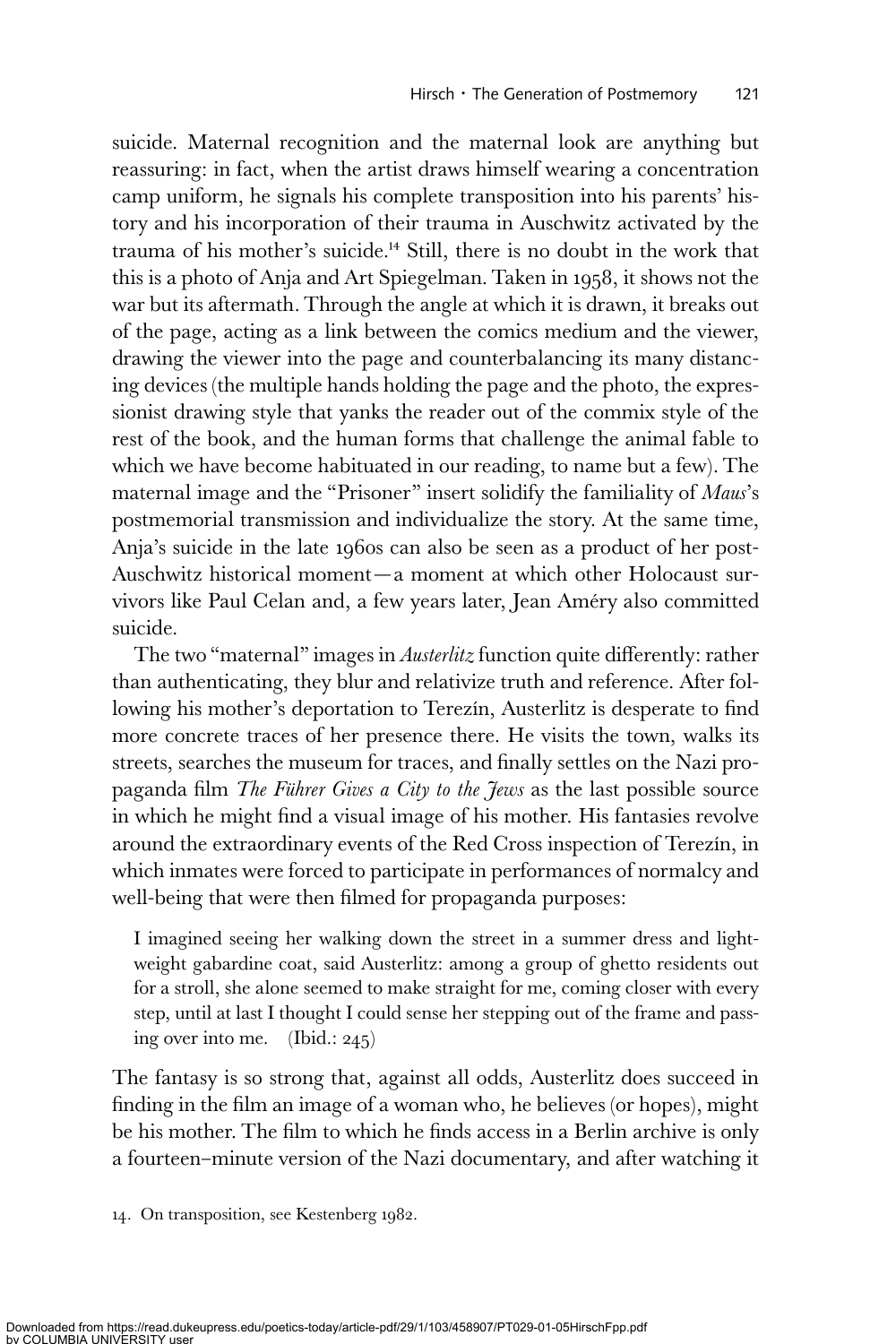repeatedly, he concludes that his mother does not appear in it. But he does not give up: he has a slow-motion hour-long copy made of the excerpt, and he watches it over and over, discovering new things in it but marveling also at the distortions of sound and image that now mark it. In the very background of one of the sequences contained in these distorted slow-motion fragments of a propaganda film of fake performances of normalcy, Austerlitz does eventually glimpse a woman who reminds him of his image of his mother. In the audience at a concert,

set a little way back and close to the upper edge of the frame, the face of a young woman appears, barely emerging from the back shadows around it. . . . She looks, so I tell myself as I watch, just as I imagined the singer Agáta from my faint memories and the few other clues to her appearance that I now have, and I gaze and gaze again at that face which seems to me both strange and familiar, said Austerlitz. (Ibid.: 251)

Far from the fantasy of recognition and embrace that Austerlitz spun out for the novel's narrator—"she alone seemed to make straight for me, coming closer with every step, until at last I could sense her stepping out of the frame"—the woman's face is partially covered by the time indicator showing only 4/100 of a second during which it appears on screen. In the foreground of the image, the face of a gray-haired man takes up most of the space, blocking the backgrounded woman from view.

In the novel, this picture can at best become a measure of the character's *desire* for his mother's face. It tells us as little about her and how she might have looked, what she lived through, as the photo of an anonymous actress Austerlitz finds in the theater archives in Prague. His impression that this found image also looks like Agáta is corroborated by Vera, who nods, but the link to truth or authentication remains equally tentative and tenuous. Austerlitz hands both images over to the narrator along with his story, as though for protection and dissemination. What, with this precious image, is the narrator actually receiving? Even for the familial second (or 1.5) generation, pictures are no more than spaces of projection, approximation, and affiliation; they have retained no more than an *aura* of indexicality. For more distant affiliative descendants, their referential link to a sought-after past is ever more questionable. The images Austerlitz finds, moreover, are, in themselves, products of performances—his mother was an actress before the war, and what is more, in the propaganda film in Terezín, all inmates were forced to play a part that would further the workings of the Nazi death machine. Unlike the picture of mother and son in *Maus*, which was probably taken by the father, the presumed image of Agáta in the film inscribes the gaze of the perpetrator and thus also the genocidal intentions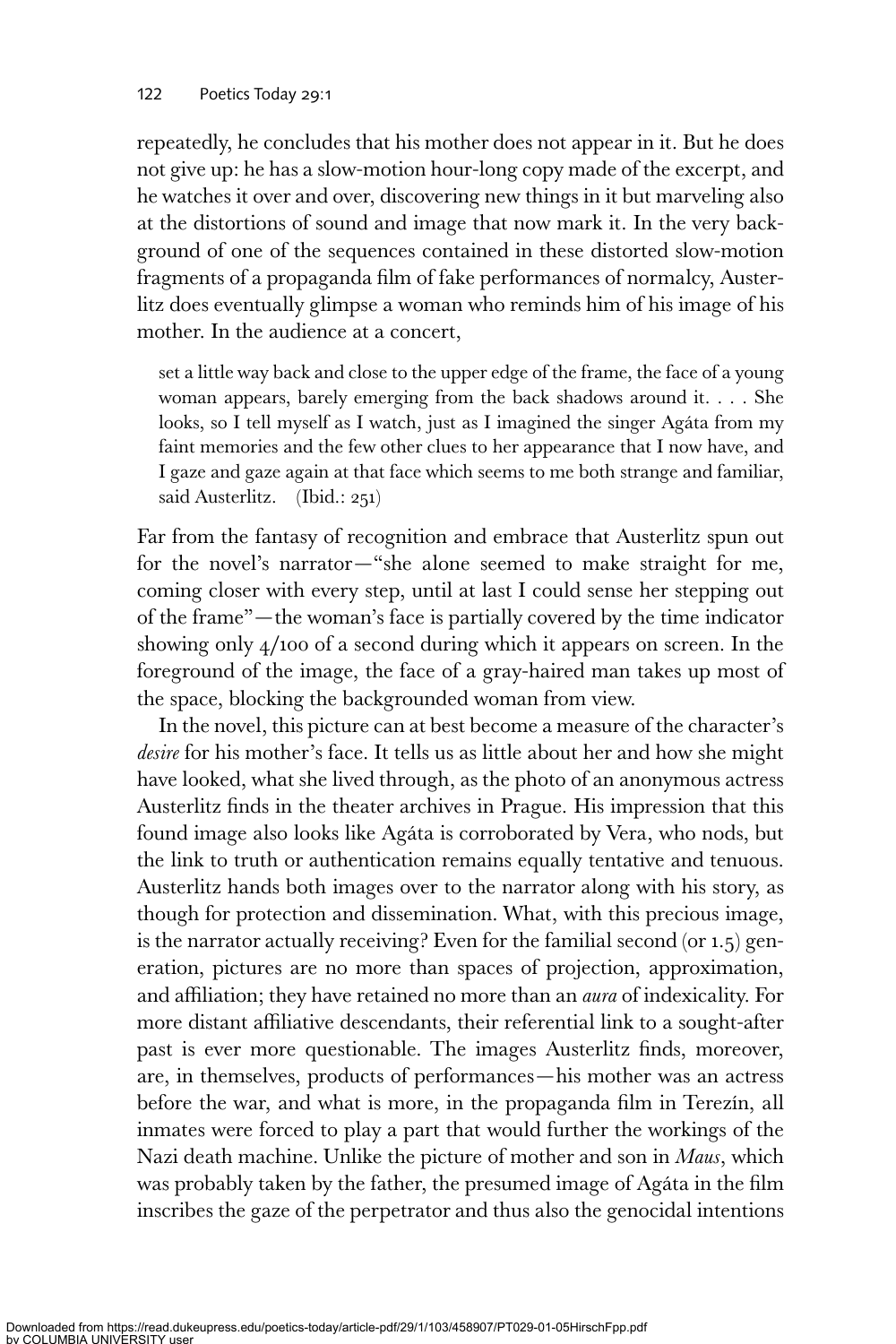of the Nazi death machine and the lies on which it was based (see Hirsch 2001). The numbers in the corner, of course, recall the Auschwitz numbers and thus anticipate the fate of the Terezín prisoners. They overpower the figures who shrink beneath the fate that awaits them. But who are these figures? Has Austerlitz, has the narrator found what they were seeking?

Austerlitz's description of the film still throws ever more doubt on the process of postmemorial looking. He (2001: 251) focuses on one telling detail: "Around her neck, said Austerlitz, she is wearing a three-stringed and delicately draped necklace which scarcely stands out from her dark, high necked dress, and there is, I think, a white flower in her hair." The necklace, I believe, connects this image—whether deliberately or not—to another important maternal photograph, that of Barthes's mother in *Camera Lucida*, perhaps *the* image exemplifying the trope of maternal loss and longing and the son's affiliative look that attempt to suture an unbridgeable distance.

The necklace appears in Barthes's discussion of a picture by James van der Zee not so much as a prime example of Barthes's notion of the punctum as detail, and of the affective link between the viewer and the image, but of how the punctum can travel and be displaced from image to image. Barthes (1981: 53) first finds the picture's punctum in the strapped pumps worn by one of the women; a few pages later, when the photograph is no longer in front of him or of us, he realizes that "the real *punctum* was the necklace she was wearing; for (no doubt) it was this same necklace (a slender ribbon of braided gold) which I had seen worn by someone in my own family." In a brilliant reading of Barthes's notion of the punctum, Margaret Olin (2002) takes us back to the initial image to expose Barthes's glaring mistake: the women in van der Zee's image wear strings of pearls and not "slender ribbons of braided gold." The slender ribbon of braided gold, she argues, was transposed from one of his own family pictures, which Barthes had reproduced in his *Roland Barthes by Roland Barthes* (1977) and entitled "the two grandmothers."15

Olin uses this example to call into question the very existence of the famous winter garden photo of Barthes's mother in *Camera Lucida*, showing how some of the details in his description might have been drawn from another text, Walter Benjamin's (1980: 206) description of a photograph of the six-year-old Kafka in a "winter garden landscape." The mother's

<sup>15.</sup> But Olin is also mistaken, as Nancy K. Miller (2006) pointed out to me in conversation: the English translation of *Camera Lucida* leaves out the more specific description in the French, where the necklace is described as being "au ras du cou" rather than long and hanging down as in the image of the "two grandmothers."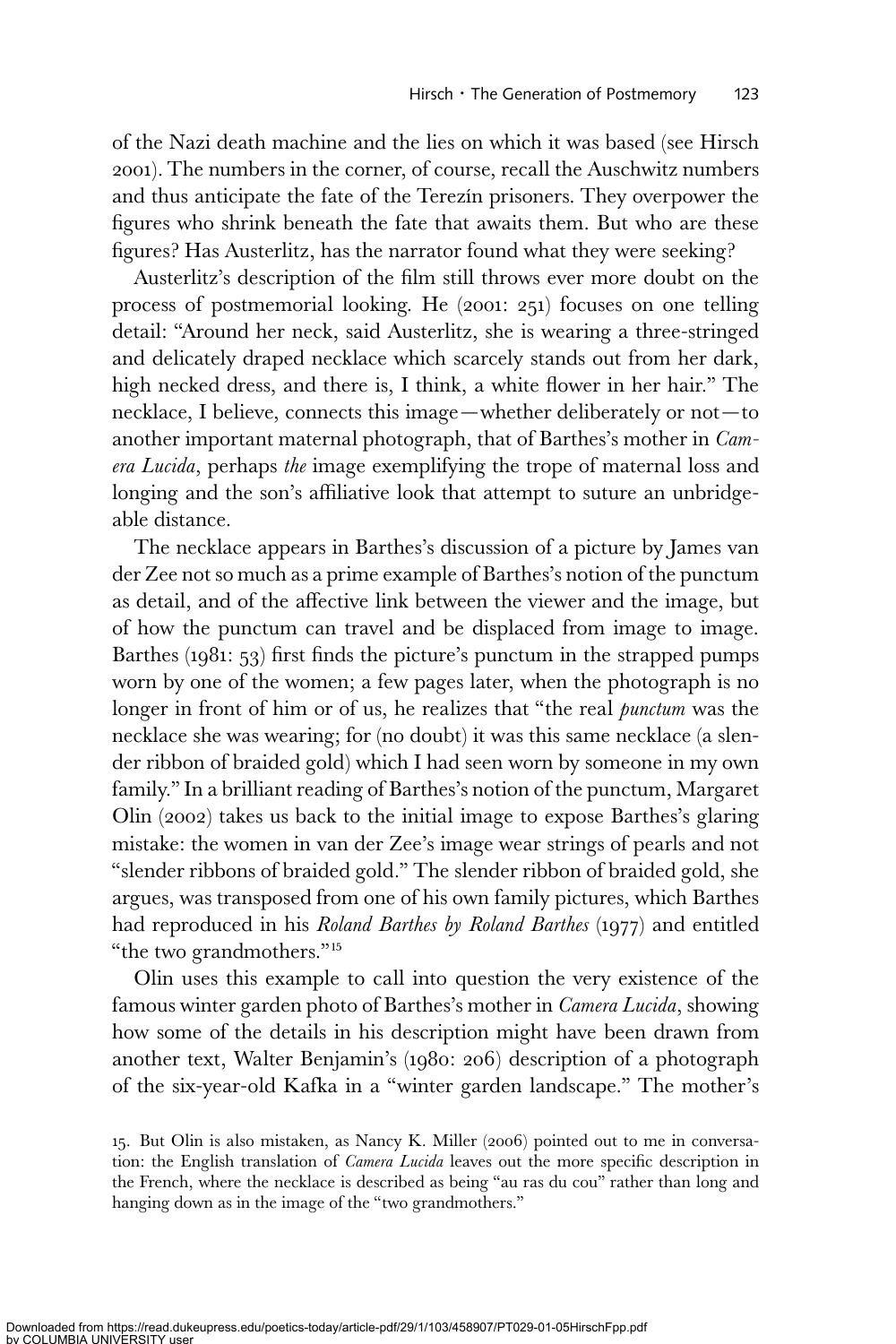picture may instead be one that is indeed reproduced in *Camera Lucida*, *La souche* (*The Stock*) (Barthes 1981: 104). These displacements and intertextualities, which Olin (2002: 112) delineates in fascinating detail, lead her usefully and yet dangerously to redefine the photograph's indexicality: "The fact that something was in front of the camera matters; what that something was does not. . . . What matters is displaced," she provocatively states. In her conclusion (ibid.: 115), she proposes that the relationship between the photograph and its beholder be described as a "performative index" or an "index of identification," shaped by the reality of the *viewer's needs and desires* rather than by the subject's actual "having-been-there" (see also Hirsch and Spitzer 2006 and Doane 2007).

I believe that the maternal image in *Austerlitz* can be inserted into the intertextual chain Olin identifies, especially since, amazingly, Austerlitz also makes a mistake about the necklace which, in the photo, only has two strings and not three as he claims. To call reference into question in the context not just of death, as with Barthes's mother, but of extermination, as with *Austerlitz*, may be more provocative still, but this is, indeed, how photographs function in this novel. As *Austerlitz* shows, the index of postmemory (as opposed to memory) is the performative index, shaped more and more by affect, need, and desire as time and distance attenuate the links to authenticity and "truth." Familial and, indeed, feminine tropes rebuild and reembody a connection that is disappearing, and thus gender becomes a powerful idiom of remembrance in the face of detachment and forgetting.

In her feminist reflections on the transmission of Holocaust memory, Claire Kahane (2000: 163) writes: "Literary representation of the Holocaust attempts a textual mimesis of trauma through tropes that most potently capture, and elicit in the reader . . . primal affects contiguous with the traumatic event." Kahane illustrates her point through a critical analysis of the trope of maternal loss and mother-child separation, arguing that trauma at its most fundamental has been defined as a break in the maternal object relation (ibid.). Kahane disagrees that the trauma of the Holocaust can be reduced to one particular psychic structure, and thus she urges us to remain skeptical of the ubiquity of the figure of maternal loss in Holocaust representation. She asks: "Doesn't the focus on that relation in traumatic narratives itself become a kind of screen, a cover-up for the terror of confronting the nihilistic implications of the Holocaust?" (ibid.: 164).

As the foregoing discussion shows, I want to join Kahane's call that we scrutinize carefully the dominant tropes of Holocaust representation, such as the figure of maternal loss. At the same time, I have argued that the generation of affiliative postmemory needs precisely such familiar and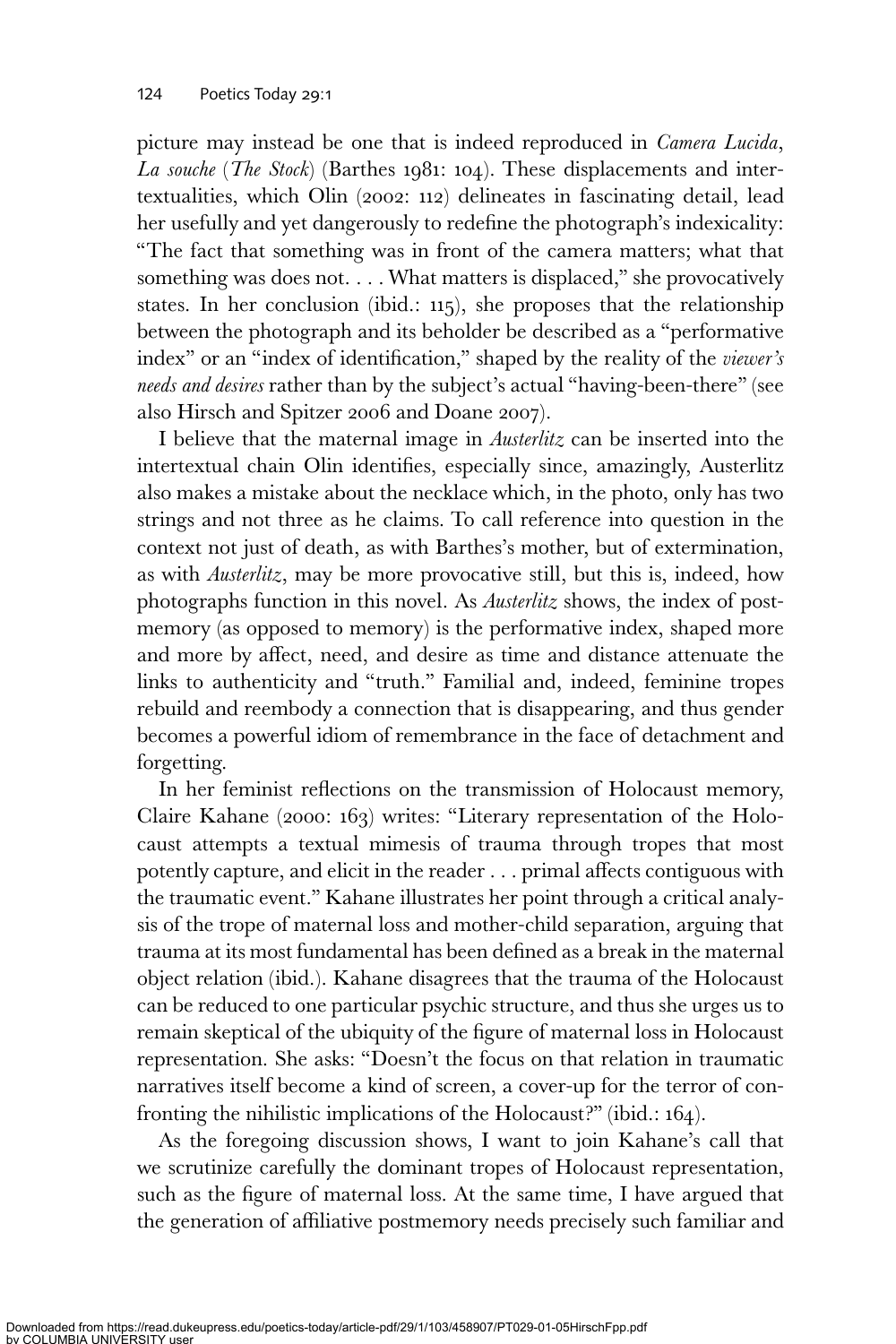familial tropes to rely on. For feminist critics, it is particularly important to perceive and expose the functions of gender as a "pre-formed image" in the act of transmission. The photograph of the mother's face is a "preformed image" at which we stare, while, as Austerlitz (2001: 245) says, "the truth lies elsewhere, somewhere as yet undiscovered." At our generational remove, that elsewhere may never be discovered. Thus the maternal image in *Austerlitz* provokes us to scrutinize the unraveling link between present and past that defines indexicality as no more than performative.

And yet, for better or worse, one could say that, for the postgeneration, the screens of gender and of familiality and the images that mediate them function analogously to the protective shield of trauma itself: they function as screens that absorb the shock, filter and diffuse the impact of trauma, diminish harm. In forging a protective shield particular to the postgeneration, one could say that, paradoxically, they actually reinforce the *living* connection between past and present, between the generation of witnesses and survivors and the generation after.

#### **References**

Assmann, Aleida 2006 *Der lange Schatten der Vergangenheit: Erinnerungskultur und Geschichtspolitik* (Munich: Beck). Assmann, Jan 1997 *Das kulturelle Gedächtnis: Schrift, Erinnerung und politische Identität in früheren Hochkulturen* (Munich: Beck). Baer, Ulrich 2002 *Spectral Evidence: The Photography of Trauma* (Cambridge: MIT Press). Bal, Mieke, Jonathan Crewe, and Leo Spitzer, eds. 1998 *Acts of Memory: Cultural Recall in the Present* (Hanover, NH: University Press of New England). Barthes, Roland 1977 *Roland Barthes by Roland Barthes*, translated by Richard Howard (Berkeley: University of California Press). 1981 *Camera Lucida: Reflections on Photography*, translated by Richard Howard (New York: Hill and Wang). Benjamin, Walter 1980 "A Short History of Photography," translated by P. Patton, in *Classic Essays on Photography*, edited by Alan Trachtenberg, 199–216 (New Haven, CT: Yale University Press). Bennett, Jill 2005 *Empathic Vision: Affect, Trauma, and Contemporary Art* (Palo Alto, CA: Stanford University Press). Bos, Pascale 2003 "Positionality and Postmemory in Scholarship on the Holocaust," *Women in German Yearbook* 19: 50–74. Bukiet, Melvin, ed. 2002 *Nothing Makes You Free: Writings by Descendants of Holocaust Survivors* (New York: Norton).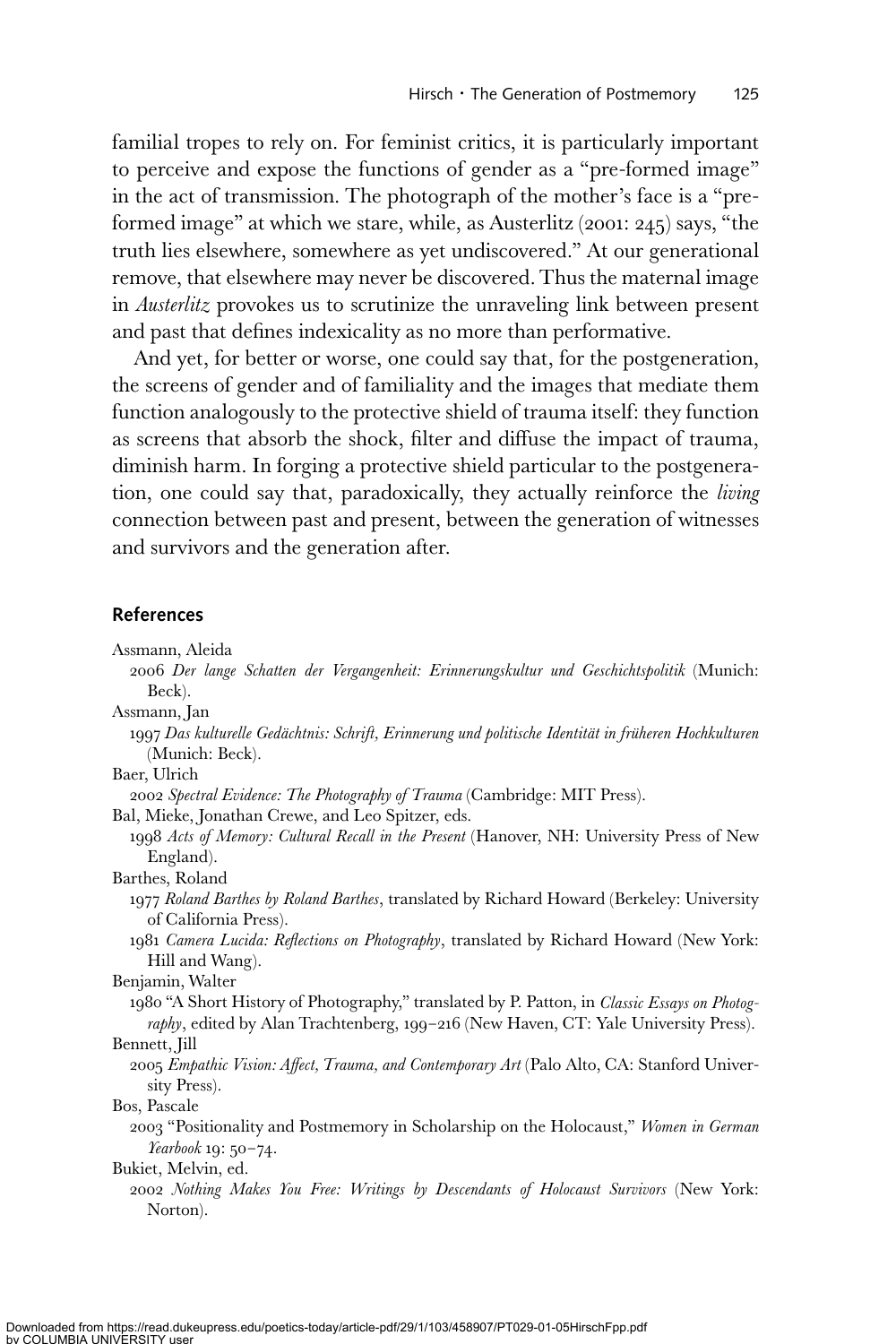| Chambers, Ross                                                                                                                     |
|------------------------------------------------------------------------------------------------------------------------------------|
| 2004 Untimely Interventions: Aids Writing, Testimonial, and the Rhetoric of Haunting (Ann Arbor:<br>University of Michigan Press). |
| Connerton, Paul                                                                                                                    |
| 1989 How Societies Remember (Cambridge: Cambridge University Press).                                                               |
| Didi-Huberman, Georges                                                                                                             |
| 2003a Images malgré tout (Paris: Minuit).                                                                                          |
| 2003b "Artistic Survival: Panofsy vs. Warburg and the Exorcism of Impure Time," Com-                                               |
| mon Knowledge $9(2)$ : 273-85.                                                                                                     |
| Doane, Mary Ann                                                                                                                    |
| 2007 "Indexicality: Trace and Sign; Introduction," Differences 18: 1-6.                                                            |
| Epstein, Helen                                                                                                                     |
| 1979 Children of the Holocaust: Conversations with Sons and Daughters of Survivors (New York:                                      |
| Penguin).                                                                                                                          |
| Fine, Ellen                                                                                                                        |
|                                                                                                                                    |
| 1988 "The Absent Memory: The Act of Writing in Post-Holocaust French Literature," in                                               |
| Lang 1988: 41-57.                                                                                                                  |
| Fleckner, Uwe, and Sarkis                                                                                                          |
| 1998 The Treasure Chests of Mnemosyne: Selected Texts on Memory Theory from Plato to Derrida                                       |
| (Dresden: Verlag der Kunst).                                                                                                       |
| Fresco, Nadine                                                                                                                     |
| 1984 "Remembering the Unknown," International Review of Psychoanalysis 11: 417-27.                                                 |
| Halbwachs, Maurice                                                                                                                 |
| 1992 On Collective Memory, edited and translated by Lewis Coser (Chicago: Chicago Uni-                                             |
| versity Press).                                                                                                                    |
| Hartman, Geoffrey H.                                                                                                               |
| 1996 The Longest Shadow: In the Aftermath of the Holocaust (Bloomington: Indiana University                                        |
| Press).                                                                                                                            |
| Hilberg, Raul                                                                                                                      |
| 1985 The Destruction of the European Jews, 3 vols. (New York: Holmes and Meier).                                                   |
| Hirsch, Marianne                                                                                                                   |
| 1992-93 "Family Pictures: Maus, Mourning, and Post-Memory," Discourse 15 (2): 3-29.                                                |
| 1997 Family Frames: Photography, Narrative, and Postmemory (Cambridge, MA: Harvard Uni-                                            |
| versity Press).                                                                                                                    |
| 1998 "Projected Memory: Holocaust Photographs in Personal and Public Fantasy," in Bal                                              |
| et al. 1998: 2-23.                                                                                                                 |
| 2001 "Surviving Images: Holocaust Photographs and the Work of Postmemory," in Visual                                               |
| Culture and the Holocaust, edited by Barbie Zelizer, 146-214 (New Brunswick, NJ: Rutgers                                           |
| University Press).                                                                                                                 |
| Hirsch, Marianne, and Leo Spitzer                                                                                                  |
| 2006 "What's Wrong with This Picture? Holocaust Photographs in Contemporary Narra-                                                 |
| tives," Journal of Modern Jewish Studies $5(2)$ : 229-52.                                                                          |
| Hoffman, Eva                                                                                                                       |
| 2004 After Such Knowledge: Memory, History, and the Legacy of the Holocaust (New York: Public                                      |
| Affairs).                                                                                                                          |
| Hornstein, Shelley, and Florence Jacobowitz                                                                                        |
| 2002 Representation and Remembrance: The Holocaust in Art (Bloomington: Indiana University                                         |
| Press).                                                                                                                            |
| Horstkotte, Silke                                                                                                                  |
| 2003 "Literarische Subjektivität und die Figur des Transgernationellen in Marcel Beyers                                            |
| Spione und Rachel Seifferts The Dark Room," in Historisierte Subjekte-Subjektivierte Histo-                                        |
| rie: Zur Verfügbarkeit und Unverfügbarkeit von Geschichte, edited by Stefan Deines, Stephan                                        |
| Jaeger, and Ansgar Nunning, 275-93 (Berlin: de Gruyter).                                                                           |
|                                                                                                                                    |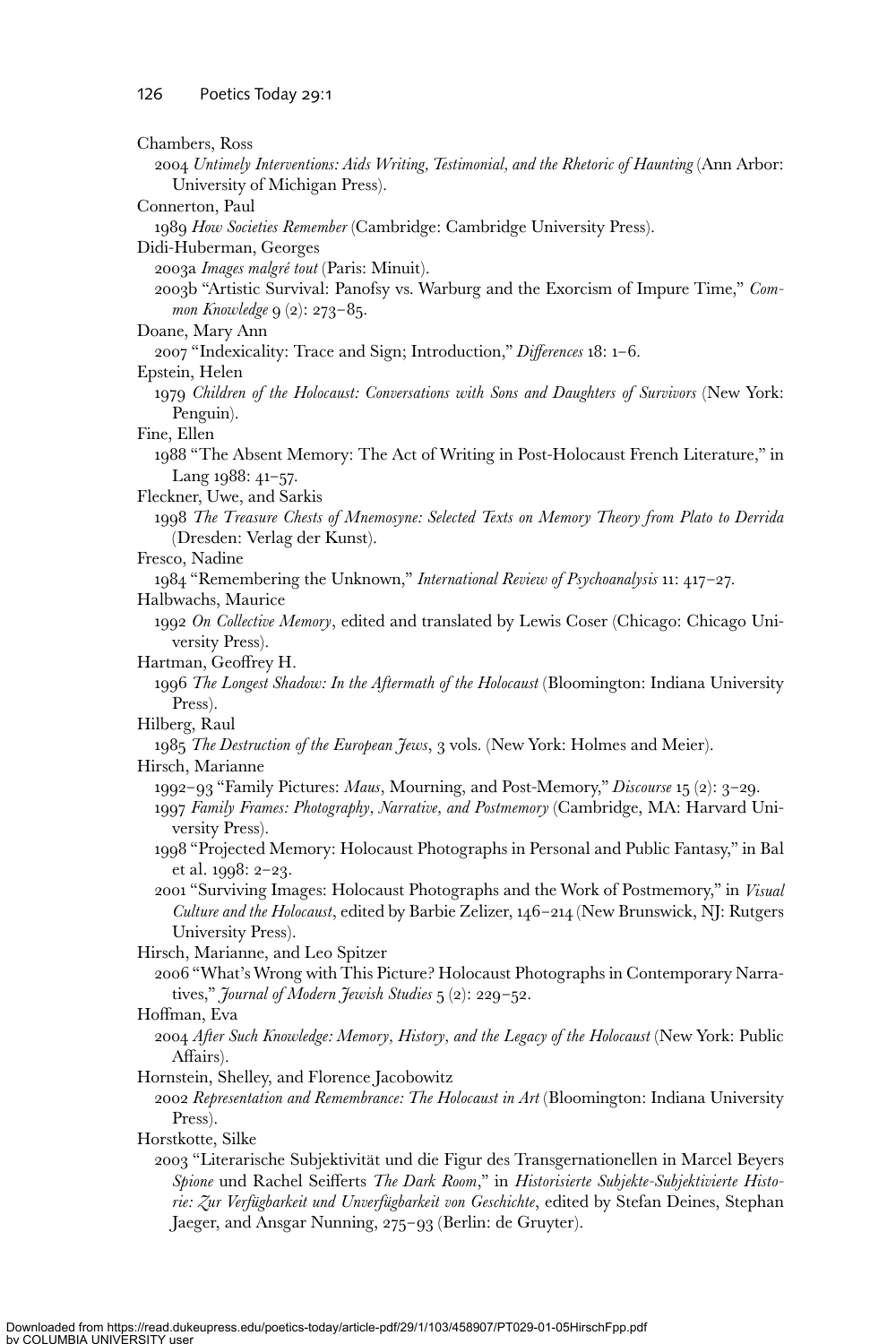| Hüppauf, Bernd                                                                                  |
|-------------------------------------------------------------------------------------------------|
| 1997 "Emptying the Gaze: Framing Violence through the Viewfinder," New German Cri-              |
| tique 72: 3-44.                                                                                 |
| Huyssen, Andreas                                                                                |
| 2003 Present Pasts: Urban Palimpsests and the Politics of Memory (Stanford, CA: Stanford Uni-   |
| versity Press).                                                                                 |
| Kahane, Claire                                                                                  |
| 2000 "Dark Mirrors: A Feminist Reflection on Holocaust Narrative and the Maternal               |
| Metaphor," in Feminist Consequences: Gender and Culture, edited by Elisabeth Bronfen and        |
| Misha Kavka, 161-88 (New York: Columbia University Press).                                      |
| Kestenberg, Judith                                                                              |
| 1982 "A Metapsychological Assessment Based on an Analysis of a Survivor's Child," in            |
| Generations of the Holocaust, edited by Martin S. Bergman and Milton E. Jucovy, 83-102          |
| (New York: Basic Books).                                                                        |
| Landsberg, Alison                                                                               |
| 2004 Prosthetic Memory: The Transformation of American Remembrance in the Age of Mass Culture   |
| (New York: Columbia University Press).                                                          |
| Lang, Berel, ed.                                                                                |
| 1988 <i>Writing and the Holocaust</i> (New York: Holmes and Meier).                             |
| Liss, Andrea                                                                                    |
| 1998 Trespassing through Shadows: Memory, Photography, and the Holocaust (Minneapolis: Min-     |
| nesota University Press).                                                                       |
| Lury, Celia                                                                                     |
| 1998 Prosthetic Culture: Photography, Memory, Identity (London: Routledge).                     |
| McGlothlin, Erin Heather                                                                        |
| 2006 Second-Generation Holocaust Literature: Legacies of Survival and Perpetration (Rochester,  |
| NY: Camden House).                                                                              |
| Miller, Nancy K.                                                                                |
| 2006 Conversation with the author, February 23.                                                 |
| Morris, Leslie                                                                                  |
| 2002 "Postmemory, Postmemoir," in Unlikely History: The Changing German-Jewish Symbiosis,       |
| 1945-2000, edited by Leslie Morris and Jack Zipes, 291-306 (New York: Palgrave).                |
| Olin, Margaret                                                                                  |
| 2002 "Touching Photographs: Roland Barthes's 'Mistaken' Identification," Representations        |
| $80 (1)$ : 99-118.                                                                              |
| Pollock, Griselda                                                                               |
| 2005 "Photographing Atrocity: Becoming Iconic." Paper delivered at the "Picturing               |
| Atrocity" conference, CUNY Graduate Center, New York, December 9.                               |
| Raczymow, Henri                                                                                 |
| 1994 "Memory Shot through with Holes," translated by Alan Astro, <i>Tale French Studies</i> 85: |
| $98 - 106.$                                                                                     |
| Robin, Régine                                                                                   |
| 2003 La mémoire saturée (Paris: Stock).                                                         |
| Said, Edward W.                                                                                 |
| 1983 The World, the Text, and the Critic (Cambridge, MA: Harvard University Press).             |
| Sebald, W. G.                                                                                   |
| 2001 Austerlitz, translated by Anthea Bell (New York: Modern Library).                          |
| Silverman, Kaja<br>1996 The Threshold of the Visible World (New York: Routledge).               |
| Sontag, Susan                                                                                   |
| 1989 On Photography (New York: Anchor Doubleday).                                               |
| 2003 Regarding the Pain of Others (New York: Farrar, Strauss, and Giroux).                      |
|                                                                                                 |